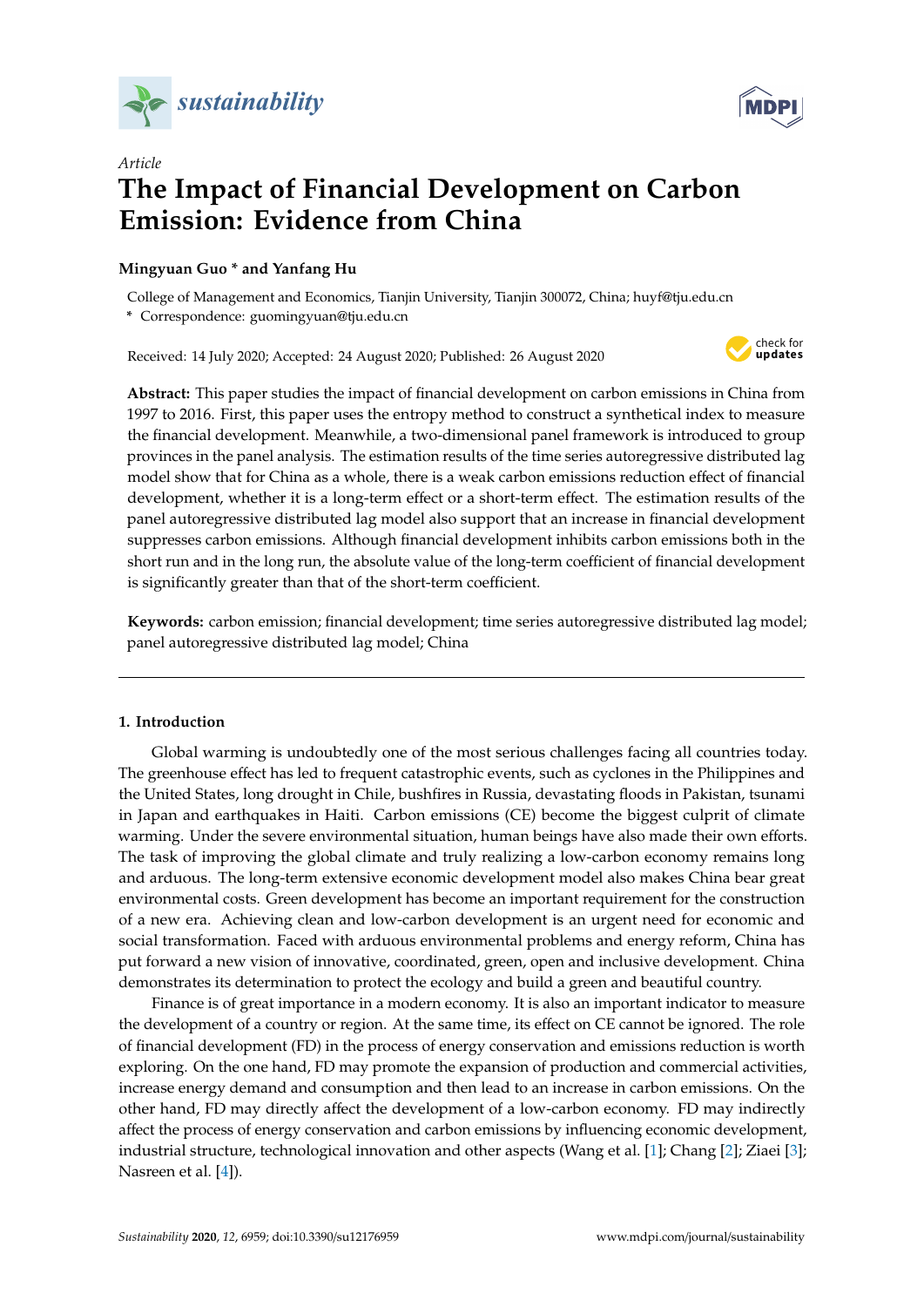The development of China's financial market has gradually matured, with various indicators of the financial market improving by different degrees. From 1997 to 2016, the total balance of deposits and loans of financial institutions rose from 157,306.86 billion yuan in 1997 to 2,571,903.89 billion yuan in 2016, with a drastic increase. This is mainly because FD is encouraged, and the loose and safe financial environment is provided by the government. The change of market value and trading volume of listed companies is particularly obvious, which fully proves the fast development of China's securities market. In addition, the issue of climate change has attracted more and more attention from China. As a large economy and a major carbon emitter, China is actively taking responsibility and participating in the governance of global climate issues. However, the development level and economic conditions of China's provinces are different. It is very important to clarify the impact of FD on CE. This can not only provide policy suggestions and a theoretical basis for China to deal with global climate issues, but also provides reference for China to reasonably formulate financial policies and deal with international relations.

In recent years, more and more scholars have studied the impact of FD on CE. No consistent conclusions have been reached on the impacts of FD on CE. Some scholars found that FD reduced CE (Nasreen et al. [\[4\]](#page-14-3); Dogan and Seker [\[5\]](#page-14-4); Riti et al. [\[6\]](#page-14-5)). Some scholars found that FD promoted CE (Bekhet et al. [\[7\]](#page-14-6); Shahbaz et al. [\[8\]](#page-14-7); Shahzad et al. [\[9\]](#page-14-8)). Some scholars found that FD had no impacts on CE (Salahuddin et al. [\[10\]](#page-14-9)). This paper makes up for some deficiencies in previous studies from the following aspects:

Firstly, in this paper, we conduct a systematic and comprehensive analysis of the impact of China's FD on CE from both national and provincial levels. Secondly, in terms of variable selection, this paper uses the improved entropy method to synthesize the sum of deposit and loan balances of financial institutions/GDP, non-state sector credit/GDP, listed company's market value/GDP and stock trading volume/GDP into an indicator to comprehensively measure the FD of China and its provinces. Thirdly, previous studies usually grouped panel data by a single economic indicator or carbon emissions indicator. This paper introduces a two-dimensional panel framework to group panel data. These two dimensions are FD and CE. After grouping according to the quadrant, 30 provinces are divided into 4 regions, namely: high level of both FD and CE (Quadrant I, panel 1), low level of FD and high level of CE (Quadrant II, panel 2), low level of both FD and CE (Quadrant III, panel 3) and high level of FD and low level of CE (Quadrant IV, panel 4). The two-dimensional quadrant grouping method not only provides the basis for exploring the relationship between FD and CE in different regions, but also provides the basis for analyzing regional carbon emission factors. Finally, this paper uses both time series autoregressive distributed lag (ARDL) and panel ARDL to study the long-term and short-term effects of FD on CE in different data sets.

The structure of this paper is as follows: Section [2](#page-1-0) reviews the literature. Section [3](#page-2-0) describes the models, variables and data used in this paper. Section [4](#page-5-0) conducts an empirical analysis and discusses the empirical results. Section [5](#page-13-0) gives conclusions.

#### <span id="page-1-0"></span>**2. Literature Review**

In recent years, more and more scholars have taken FD into consideration, studying the impact of FD on CE. Many scholars choose different research objects to conduct research and draw different conclusions.

Some scholars found that FD reduced CE and improved the environment. Adams and Klobodu [\[11\]](#page-14-10) showed that after joining political factors, FD significantly reduced the CE of 26 African countries from 1985 to 2011. Anees et al. [\[12\]](#page-14-11) studied the relationship between FD and CE in Asia-Pacific Economic Cooperation (APEC) countries from 1990 to 2016. They found that FD was negatively correlated with CE. Charfeddine and Kahia [\[13\]](#page-14-12) found FD had a weak CE reduction in 24 countries of the Middle East and North Africa. Some scholars have reached the opposite conclusion and found that FD increased CE. Kayani et al. [\[14\]](#page-14-13) selected the ten countries with the largest CE as the research object and found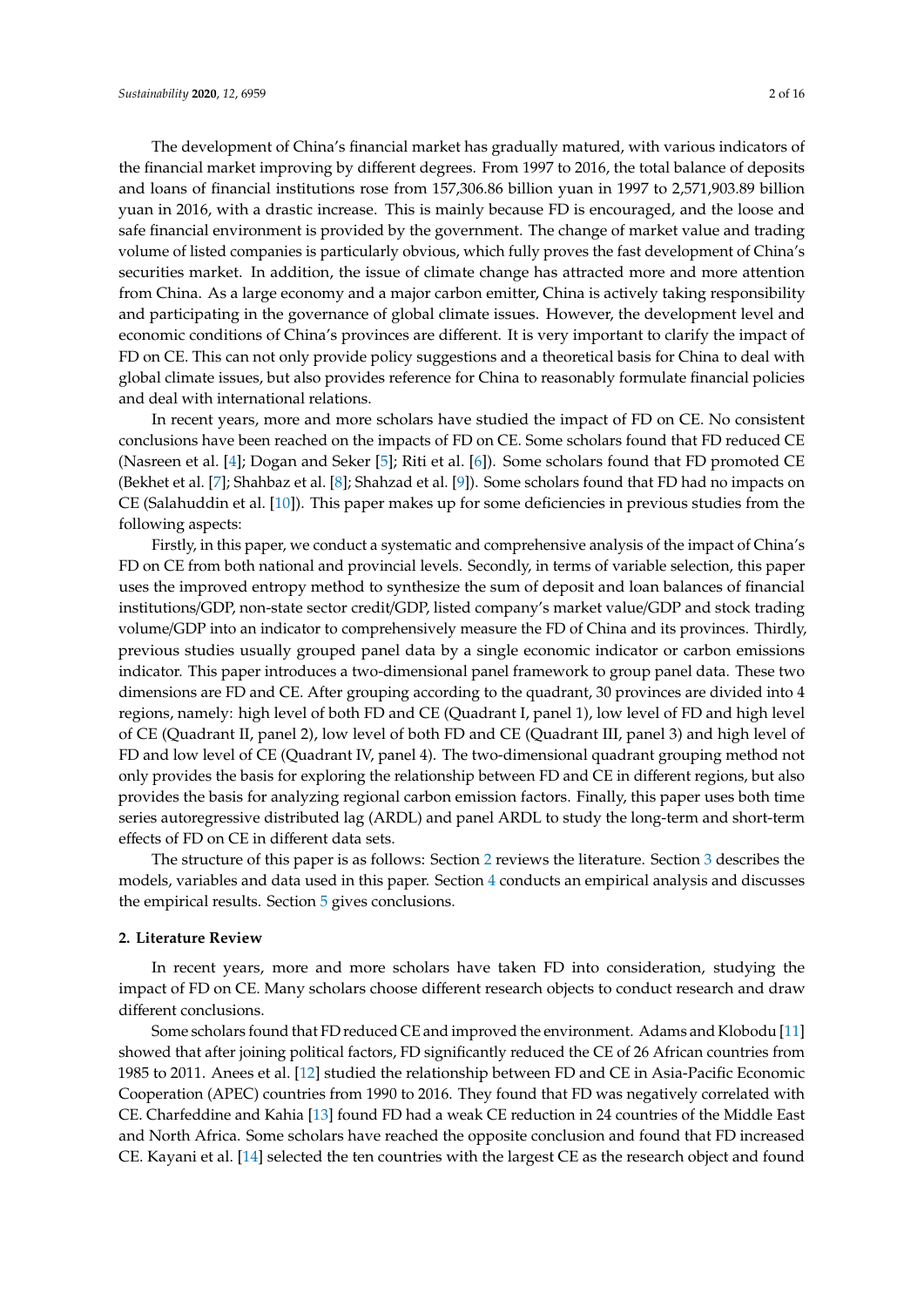that FD significantly promoted CE. Nguyen et al. [\[15\]](#page-14-14) selected 13 representative countries from the G20 and found that FD increased CE.

Some scholars have conducted more detailed research and found that the impact of FD on CE was different due to the choice of research sample and the indicators of FD. Xiong et al. [\[16\]](#page-14-15) found that FD was negatively and positively correlated with CE in developed and underdeveloped regions of China, respectively. Huang and Zhao [\[17\]](#page-15-0) proved that the carbon emission reduction effects of FD in different regions of 30 provinces in China are different. Reddy et al. [\[18\]](#page-15-1) showed that the stock markets of developed countries significantly reduced CE, while the stock markets of emerging market countries significantly increased CE. Liu and Song [\[19\]](#page-15-2) paid attention to the impact of FD on CE after the global financial crisis. They showed that FD reduced CE in general. Wasif et al. [\[20\]](#page-15-3) measured FD of the banking industry and found there was a positive correlation between the FD and CE of G-7 countries, but a negative correlation between FD and CE of N-11 countries.

From the perspective of research methods, scholars use diverse models and methods. Shahbaz et al. [\[8\]](#page-14-7) selected time series data of France and used the ARDL bound test. They found that FD, especially financial stability, reduced CE. At the same time, the research conclusion also supported the pollution havens and environment Kuznets curve (EKC) hypothesis. Pata [\[21\]](#page-15-4) selected Turkey's time series data and used the ARDL bound test to verify the EKC curve. The results supported the EKC hypothesis. It was found that FD promoted CE. Salahuddin et al. [\[22\]](#page-15-5) used time series ARDL and found that FD led to a reduction in CE. Zhang and Zhang [\[23\]](#page-15-6) used ARDL to study whether there was an EKC curve in China from 1982 to 2016. They indicated that the EKC curve existed and that service trade and exchange rates reduced CE. Abokyi et al. [\[24\]](#page-15-7) found that FD increased CE in Ghana. Fang et al. [\[25\]](#page-15-8) showed that financial scale promoted CE. Tariq et al. [\[26\]](#page-15-9) used panel ARDL to study the impact of FD on CE. Results in Asia and the Americas showed that FD reduced CE by developing environmentally friendly technologies. Kwame et al. [\[27\]](#page-15-10) used panel ARDL and found international trade reduced CE in developed countries, while FDI increased CE in developing countries.

Although there have been quite a lot of studies on the impact of FD on CE, no unified conclusion has been drawn. Some scholars found that FD reduced CE and improved the environment, while some scholars found that FD promoted CE. Some scholars proved that the impact of FD on CE had a threshold effect. In addition, some studies, such as Salahuddin et al. [\[10\]](#page-14-9), concluded that there was no connection between the two.

#### <span id="page-2-0"></span>**3. Methodology**

### *3.1. Model Specification*

#### 3.1.1. Time Series ARDL Model

Compared with other models, the ARDL model (Pesaran et al. [\[28\]](#page-15-11)) has the following advantages: (1) the ARDL model is applicable whether the variables in the model are I (0) or I (1). This is what the traditional cointegration test cannot do. (2) The ARDL model allows variables to have different optimal lag orders. (3) The ARDL model can estimate long-term and short-term relationships between variables.

Firstly, we constructed an unrestricted error correction model (UECM):

$$
\Delta ln CO_{2t} = \beta_0 + \sum_{i=1}^{p} \beta_i \Delta ln CO_{2t-i} + \sum_{i=0}^{p} \beta_i \Delta ln FD_{t-i} + \sum_{i=0}^{p} \beta_i \Delta ln CI_{t-i} + \sum_{i=0}^{p} \beta_i \Delta ln IS_{t-i} + \sum_{i=0}^{p} \beta_i \Delta ln IR_{t-i} + \sum_{i=0}^{p} \beta_i \Delta ln IR_{t-i} + \sum_{i=0}^{p} \beta_i \Delta ln TI_{t-i} + \beta 1 ln FD_{t-1} + \beta_2 ln CI_{t-1} + \beta_3 ln IS_{t-1}
$$
\n(1)  
+  $\beta_4 ln UR_{t-1} + \beta_5 ln TI_{t-1} + \beta_6 ln CO_{2t-1} + \varepsilon_t$ 

where *CO*<sup>2</sup> is the dependent variable, representing China's carbon dioxide emissions; *FD*, *CI*, *IS*, *UR* and *TI* are independent variables; *FD* represents China's FD; *CI* represents China's carbon emission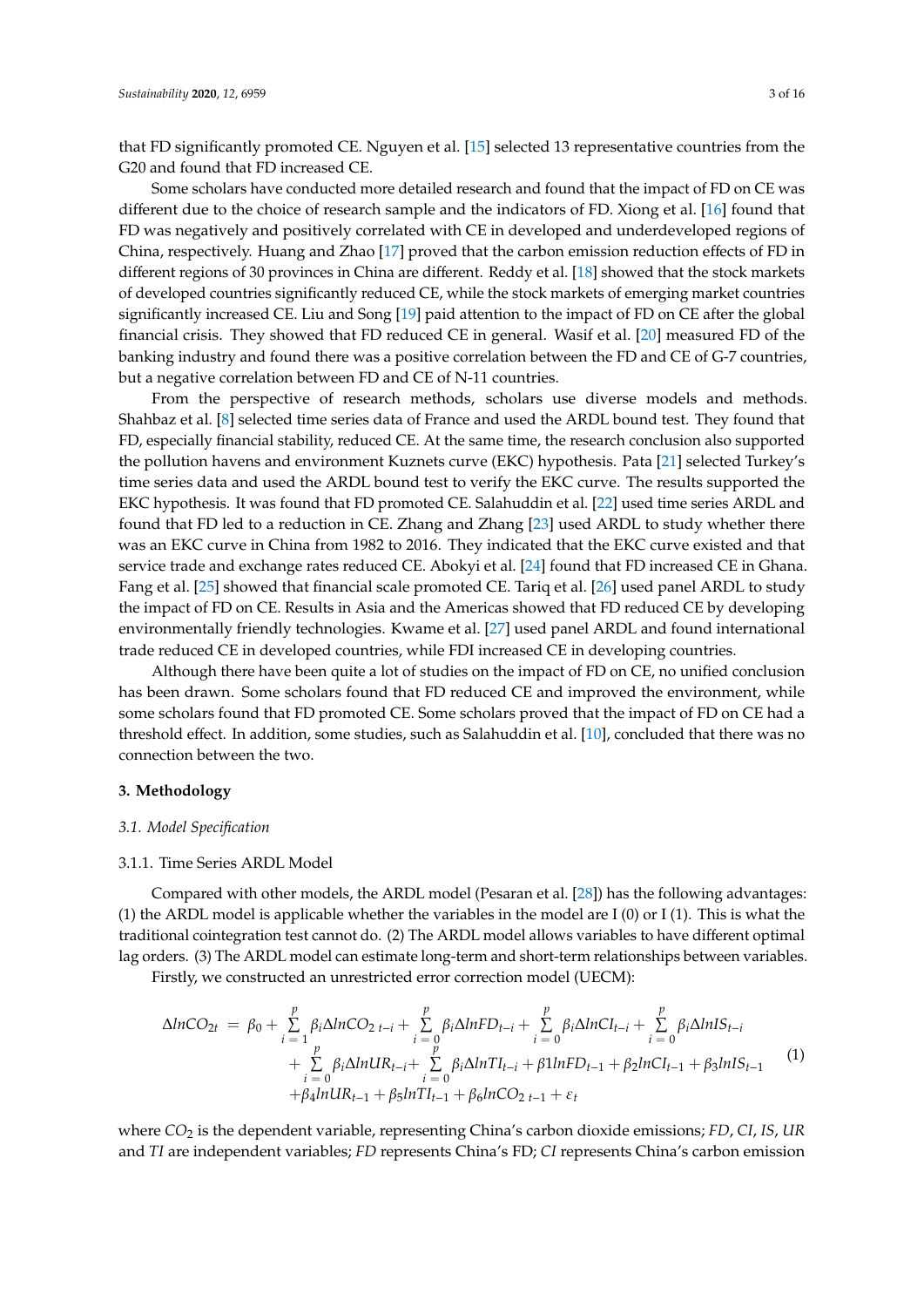intensity; *IS* represents China's industrial structure; *UR* represents China's urbanization level; and *TI* represents China's technological innovation level.

If there is a cointegration relationship among variables, the coefficients of the long-term relationship between variables are estimated. Then, we construct an ECM to analyze the short-term dynamic relationships among variables. The ECM was constructed as follows:

$$
\Delta ln CO_{2t} = \varphi + \sum_{i=1}^{p-1} \varphi_i \Delta ln CO_{2t-i} + \sum_{i=0}^{p-1} \varphi_i \Delta ln FD_{t-i} + \sum_{i=0}^{p-1} \varphi_i \Delta ln CI_{t-i} + \sum_{i=0}^{p-1} \varphi_i \Delta ln IS_{t-i} + \sum_{i=0}^{p-1} \varphi_i \Delta ln IL_{t-i} + \sum_{i=0}^{p-1} \varphi_i \Delta ln TI_{t-i} + \xi ECM_{t-1} + \varepsilon_t
$$
\n(2)

where *ECMt*−<sup>1</sup> is the error correction term. When the short-term change deviates from the long-term equilibrium, the error correction term can play a role of adjustment. The coefficient  $\xi$  reflects the adjustment speed. Generally, the coefficient is negative.

# 3.1.2. Panel ARDL Model

The panel ARDL model can overcome the bias and inconsistency caused by traditional OLS regression. Moreover, compared with the traditional panel model, the panel ARDL model has its advantages. First, the model weakens endogenous problems. The model limits that the long-term coefficients are homogeneous, but the coefficients and error variance of the models between different groups can be heterogeneous. The panel ARDL model can effectively improve the accuracy of the estimation results. Second, the model can be used to study both long-term and short-term relationships between variables.

The panel ARDL model was constructed as follows:

$$
\Delta ln CO_{2it} = \phi_i (ln CO_{2it-1} - \gamma_0 - \gamma_1 ln FD_{it} - \gamma_2 ln CI_{it} - \gamma_3 ln IS_{it} - \gamma_4 ln UR_{it} - \gamma_5 ln TI_{it} - \eta_1 \Delta ln FD_{it} - \eta_2 \Delta ln CI_{it} - \eta_3 \Delta lnIS_{it} - \eta_4 \Delta ln UR_{it} - \eta_5 \Delta ln TI_{it} + \varepsilon_{it})
$$
\n(3)

where *CO*<sup>2</sup> is the dependent variable, representing CE; *FD*, *CI, IS*, *UR* and *TI* are independent variables, representing FD level, carbon emission intensity, industrial structure, urbanization level and technological innovation level, respectively; ∅*<sup>i</sup>* is the error correction parameter, which represents the adjustment speed: if  $\varnothing_i = 0$ , there is no evidence that there is a long-term equilibrium between variables; if ∅*<sup>i</sup>* < <sup>0</sup> and is statistically significant, it indicates that the variables will converge to long-term equilibrium under disturbance;  $\varepsilon_{it}$  is residual error; and ln is the form of the natural logarithm.

In model (3),  $lnCO_{2i,t-1} - \gamma_0 - \gamma_1 lnFD_{it} - \gamma_2 lnCI_{it} - \gamma_3 lnIS_{it} - \gamma_4 lnUR_{it} - \gamma_5 lnTI_{it}$  is the long-term part.  $\gamma_1$ ,  $\gamma_2$ ,  $\gamma_3$ ,  $\gamma_4$ ,  $\gamma_5$  represents the long-term coefficients of FD, carbon emission intensity, industry structure, urbanization and technological innovation on CE, respectively.  $\eta_1$ ,  $\eta_2$ ,  $\eta_3$ ,  $\eta_4$ ,  $\eta_5$  represent the short-term coefficients of the above five variables on CE.

The variables in the models are summarized in Table [1.](#page-4-0)

| Symbol          | Variables                | Measurement | Explanation                                                                                                                                                                                                                  |
|-----------------|--------------------------|-------------|------------------------------------------------------------------------------------------------------------------------------------------------------------------------------------------------------------------------------|
| CO <sub>2</sub> | Carbon<br>emissions      | Ton/person  | Carbon emission amount per capita                                                                                                                                                                                            |
| FD              | Financial<br>development | $\%$        | It is constructed by the sum of deposit and loan<br>balances of financial institutions/GDP (%),<br>non-state sector credit/GDP (%), listed company<br>market value/GDP (%) and stock trading<br>volume/GDP $\frac{\%}{\%}$ . |
| СI              | Carbon<br>intensity      | Ton/yuan    | Carbon emissions/GDP                                                                                                                                                                                                         |

**Table 1.** List of variables.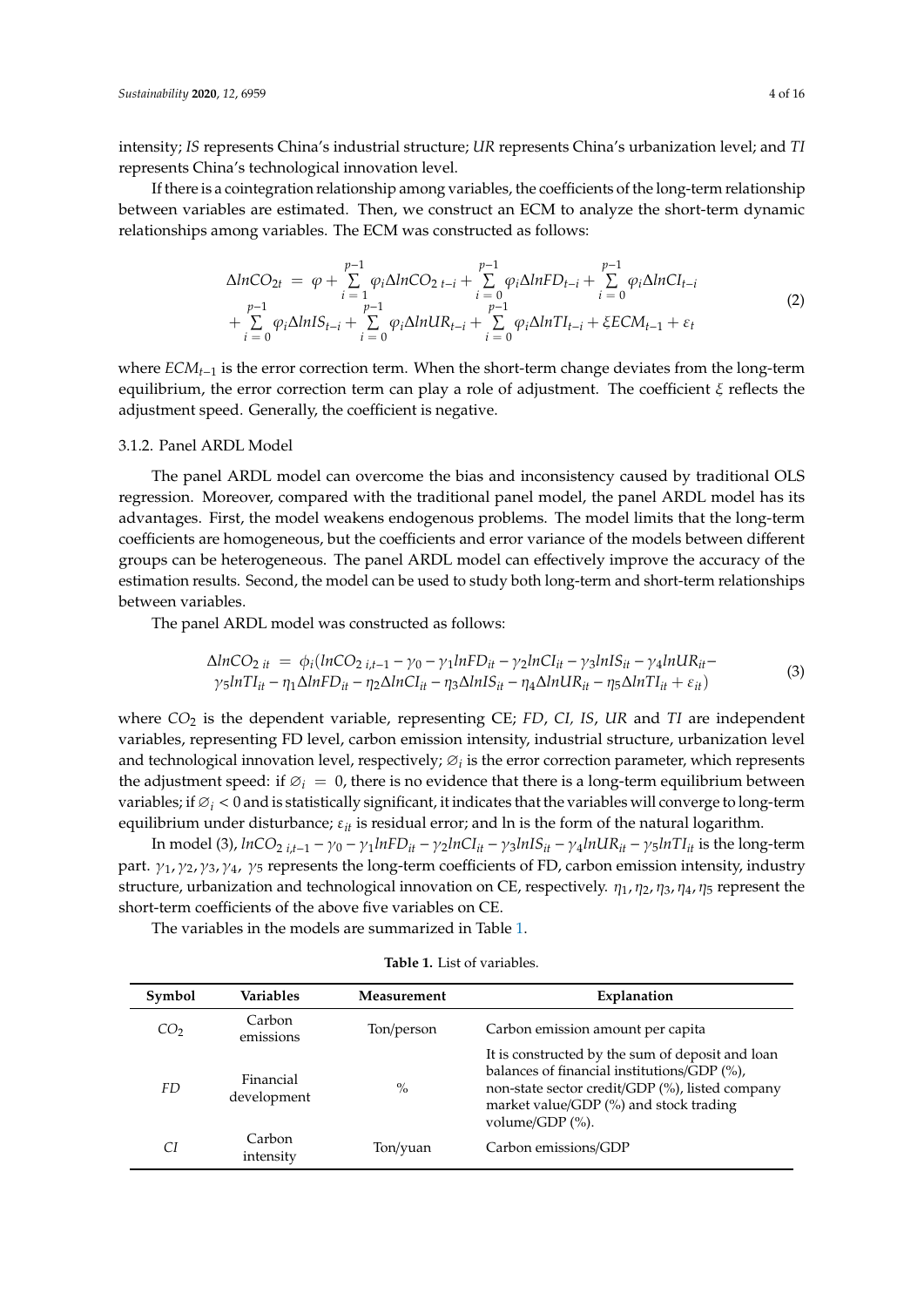<span id="page-4-0"></span>

| Symbol | Variables               | Measurement | Explanation                                   |
|--------|-------------------------|-------------|-----------------------------------------------|
| IS     | Industrial<br>structure | $\%$        | Financial industry increase/GDP               |
| UR     | Urbanization            | $\%$        | Urban population/Total population             |
| Τl     | Technology              |             | Number of patent applications authorized by a |
|        | innovation              | piece       | country or region                             |

country or region.

**Table 1.** *Cont.*

## *3.2. Variables*

#### 3.2.1. Dependent Variable

Carbon emission amount per capita is selected as the dependent variable. We calculate CE using data obtained from the China Energy Statistical Yearbook. The calculation method in this paper is based on the 2006 IPCC report. The formula is as follows:

$$
CO_2 = \sum_{i=1}^{n} Energy_i \times Cofficient_i
$$
 (4)

where *i* is the energy source; *Energy<sub>i</sub>* is the energy consumption of a certain energy; and *Coef ficient<sub>i</sub>* is the carbon emission coefficient of the energy source, which can be obtained from IPCC.

# 3.2.2. Independent Variable

This paper selects FD (FD) as the main independent variable. On the basis of the existing literature and data, four indicators are selected to measure FD comprehensively, including: (1) the sum of deposit and loan balances of financial institutions/GDP which is used as an indicator to measure the scale of FD; (2) non-state sector credit/GDP which is used as an indicator to measure the efficiency of FD; and (3) listed company market value/GDP and stock trading volume/GDP which are used to measure the Chinese stock market's development.

This paper uses the entropy method (Liu et al. [\[29\]](#page-15-12); Abu et al. [\[30\]](#page-15-13)) to construct the four indicators into a comprehensive indicator to measure FD. The entropy method is an objective weighting method, which calculates the weight according to the degree of dispersion. Compared with other methods, the entropy method is objective which can avoid the interference of other subjective factors. The entropy method is a robust method to offer a precise estimation of the weights of four FD indicators.

The process of using the entropy method to construct the FD indicator is as follows:

(1) Standardize the secondary indicators:

$$
X'_{ij} = [X_{ij} - \min(X_j)] / [\max(X_j) - \min(X_j)] \tag{5}
$$

where  $X'_{ij}$  is the standardized indicator;  $X_{ij}$  is the original indicator;  $\min(X_j)$  is the minimum in the indicators; and  $max(X_i)$  is the maximum in the indicators.

(2) Calculate the proportion of the indicator value of index *j* in year *i*:

$$
Y_{ij} = X'_{ij} / \sum_{i=1}^{m} X'_{ij}
$$
 (6)

where *m* is the number of statistical years.

(3) Calculate the entropy of the index *j*:

$$
e_j = -k \sum_{i=1}^{m} Y_{ij} (ln Y_{ij}) \tag{7}
$$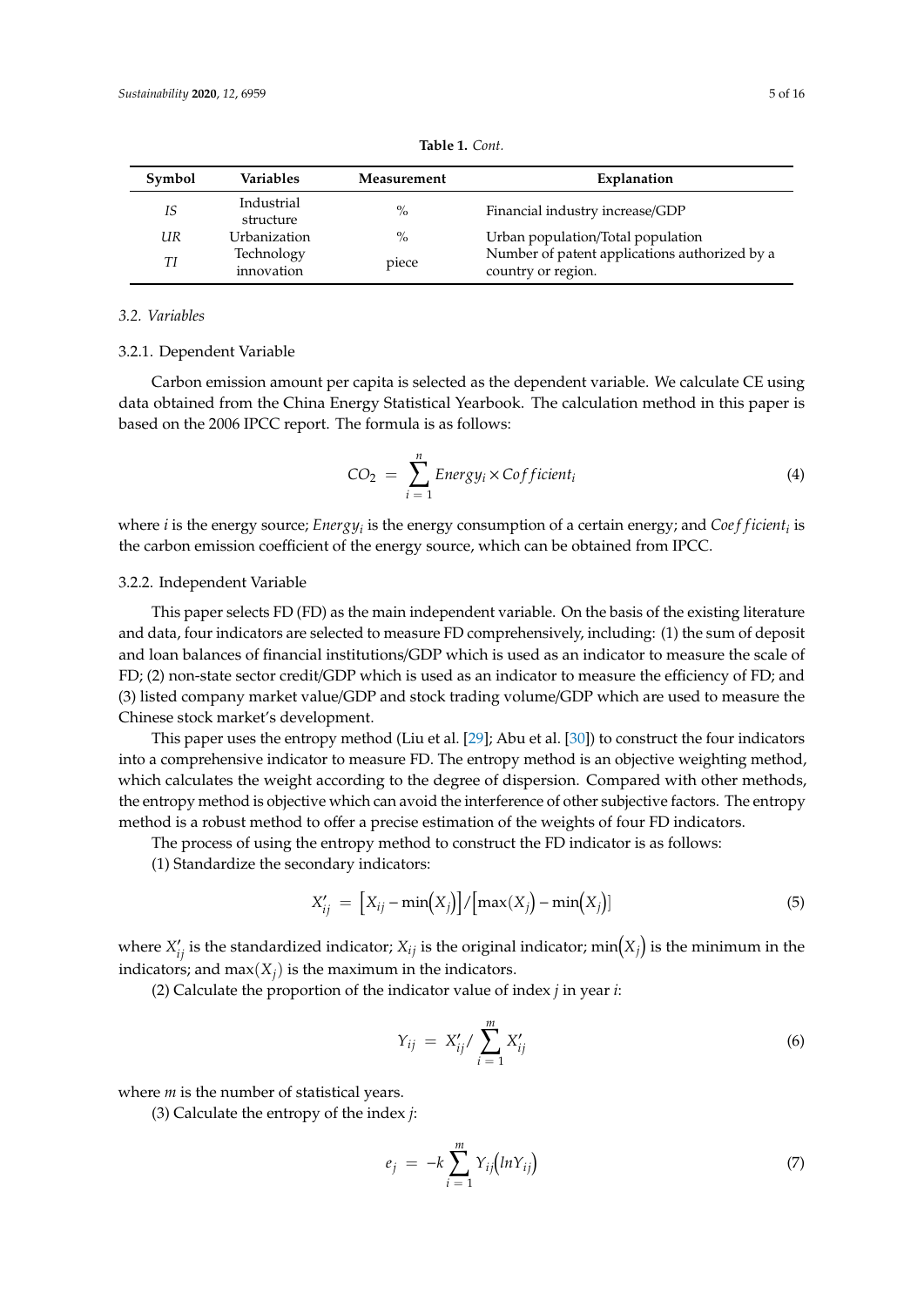where  $k = 1/lmm, 0 \le e_j \le 1$ .

(4) Calculate the otherness coefficient of index *j*:

$$
f_j = 1 - f_j \tag{8}
$$

The otherness coefficient can reflect the variability of the data. The larger the  $f_j$ , the greater the data variability, and the greater the weight of this indicator.

(5) Calculate the weight of index *j*:

$$
w_j = f_j / \sum_{i=1}^n f_j \tag{9}
$$

(6) Finally, calculate the primary indicator:

$$
FD = \sum_{j=1}^{n} (w_j \times X'_{ij})
$$
\n(10)

<span id="page-5-1"></span>After calculation, the weights of constructing the FD indicator are shown in Table [2.](#page-5-1)

| <b>Primary Indicator</b> | <b>Secondary Indicator</b>                                                | W1    | $W_2$ |
|--------------------------|---------------------------------------------------------------------------|-------|-------|
|                          | The sum of deposit and loan balances of<br>financial institutions/GDP (%) | 0.133 | 0.095 |
| FD(%)                    | Non-state sector credit/GDP (%)                                           | 0.189 | 0.047 |
|                          | Listed company market value/GDP (%)                                       | 0.279 | 0.528 |
|                          | Stock trading volume/GDP (%)                                              | 0.399 | 0.330 |

**Table 2.** Construction of financial development indicator.

Note: *W*<sup>1</sup> is the weight of variable *FD* required for time series analysis. *W*<sup>2</sup> is the weight of variable *FD* required for panel analysis.

#### 3.2.3. Control Variables

Control variables in this paper include: (1) carbon intensity (*CI*): the ratio of CE to GDP; (2) industrial structure (*IS*): the ratio of the added value of the financial industry to GDP; (3) urbanization (*UR*): the ratio of urban population to total population; and (4) technology innovation (*TI*): the number of patent applications authorized by a country or region.

#### *3.3. Data Source*

The annual data of China and its 30 provinces (except Tibet, Hong Kong, Macao and Taiwan due to the availability of the data) from 1997 to 2016 used in this paper are obtained from the China Statistical Yearbook, China Energy Statistical Yearbook, China Financial Statistical Yearbook and Wind database.

# <span id="page-5-0"></span>**4. Empirical Results and Discussions**

#### <span id="page-5-2"></span>*4.1. Time Series ARDL*

## 4.1.1. Descriptive Statistics of Time Series Data

The basic statistical characteristics of all variables are summarized in Table [3.](#page-6-0) Table [3](#page-6-0) shows that the minimum of China's per capita CE from 1997 to 2016 after taking the logarithm is 0.376, and the maximum is 1.312, which shows a rapid growth. From 1997 to 2016, the minimum of China's FD after taking the logarithm is 0.907, and the maximum is 4.423, which also experienced a rapid development.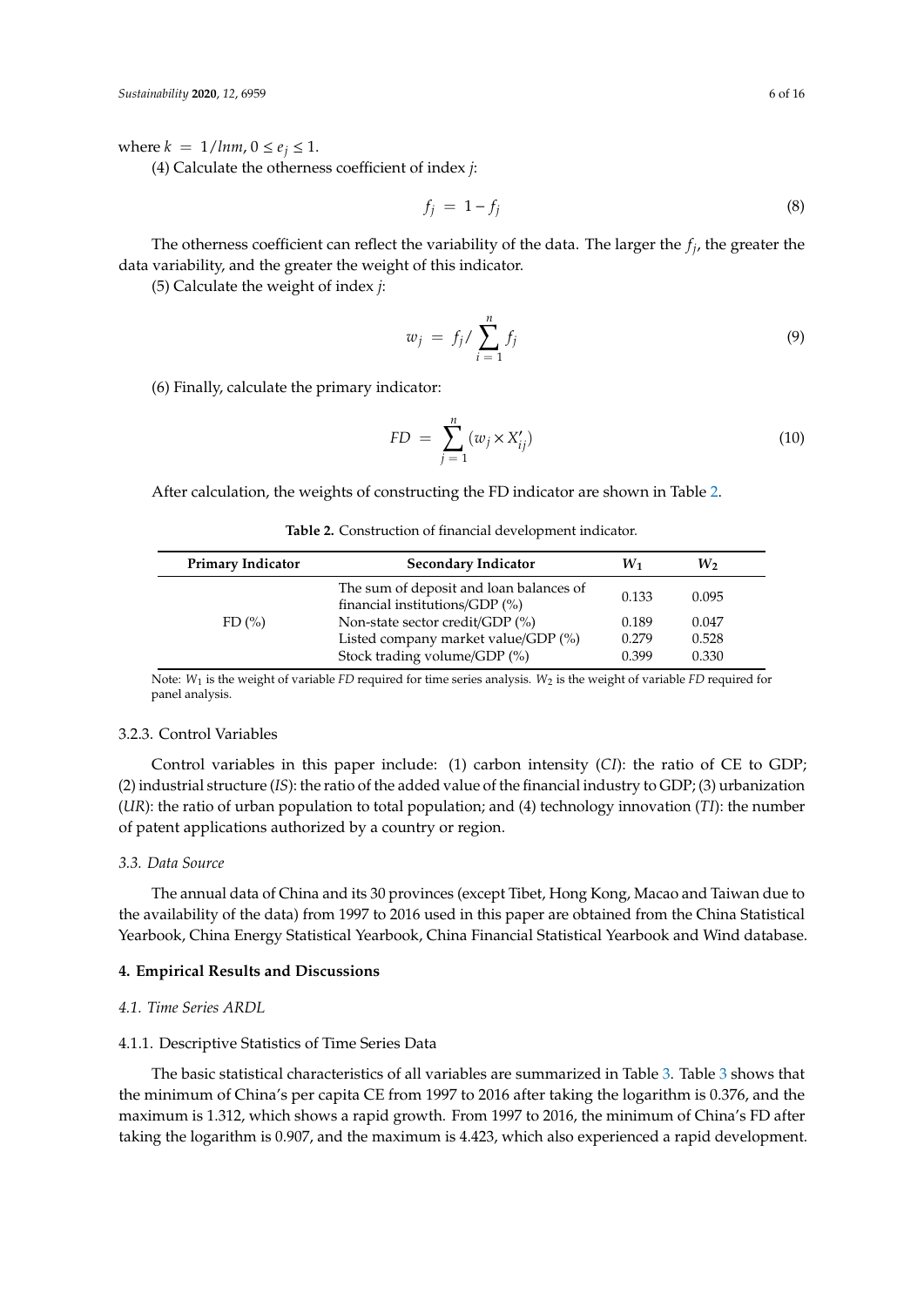<span id="page-6-0"></span>

| Variable          | Obs | Mean   | Std.Dev. | Min      | Max    |
|-------------------|-----|--------|----------|----------|--------|
| lnCO <sub>2</sub> | 20  | 0.908  | 0.363    | 0.376    | 1.312  |
| lnFD              | 20  | 3.027  | 0.940    | 0.907    | 4.423  |
| lnCI              | 20  | 0.296  | 0.404    | $-0.444$ | 0.898  |
| <i>lnIS</i>       | 20  | 1.714  | 0.221    | 1.383    | 2.128  |
| $ln \,$ IR        | 20  | 3.791  | 0.181    | 3.463    | 4.049  |
| lnTI              | 20  | 12.742 | 1.146    | 10.839   | 14.377 |

**Table 3.** Descriptive statistics of time series.

# 4.1.2. Unit Root Tests and ARDL Bound Test

In this paper, we use the classical unit root tests (ADF, PP and KPSS) to test the stationarity of time series data. Table [4](#page-6-1) provides the unit root test's results. Some variables are stable at I(0), while some variables are stable at I(1). Moreover, we perform a cointegration test using the ARDL bound test. The results are shown in Table [5.](#page-7-0) It shows that the null hypothesis is rejected. There is a cointegration relationship between variables.

<span id="page-6-1"></span>

| Intercept       | <b>Trend and Intercept</b> |                 |                       |  |  |
|-----------------|----------------------------|-----------------|-----------------------|--|--|
| Level           | <b>1st Difference</b>      | Level           | <b>1st Difference</b> |  |  |
| t-Statistic     |                            |                 |                       |  |  |
| $-4.357386$ *** | $-2.865522*$               | 1.272015        | $-5.267663$ ***       |  |  |
| $-2.201536$     | $-5.125743$ ***            | $-3.327953*$    | $-5.208675$ ***       |  |  |
| 0.910973        | $-2.781330*$               | $-0.977180$     | $-2.821867$           |  |  |
| 0.435973        | $-2.769204*$               | $-2.139744$     | $-2.924774$           |  |  |
| $-10.66783$ *** | $-1.636309$                | $-1.952534$     | $-3.429871*$          |  |  |
| $-1.085666$     | $-3.961646$ ***            | $-1.826953$     | $-3.920970$ **        |  |  |
|                 |                            |                 |                       |  |  |
| $-0.880041$     | $-1.525264$                | $-1.260415$     | $-1.364377$           |  |  |
| $-2.925153*$    | $-6.028767$ ***            | $-3.782997$ **  | $-7.143777$ ***       |  |  |
| 0.729064        | $-2.814929*$               | $-1.247738$     | $-2.821867$           |  |  |
| 0.045084        | $-2.769204*$               | $-1.790971$     | $-2.924774$           |  |  |
| $-26.54165$ *** | $-1.614760$                | $-4.466936$ *** | $-4.073116$ **        |  |  |
| $-1.119336$     | $-3.938817$ ***            | $-1.940240$     | $-3.899645$ **        |  |  |
| LM-Stat.        |                            |                 |                       |  |  |
| $0.552359*$     | $0.178965$ ***             | $0.122540$ **   | $0.147049*$           |  |  |
| $0.603365*$     | $0.354627**$               | $0.139222**$    | 0.500000              |  |  |
| $0.608901*$     | $0.188855$ ***             | $0.130176$ **   | $0.073877$ ***        |  |  |
| $0.472750*$     | $0.307129$ ***             | $0.144029$ **   | $0.085126$ ***        |  |  |
| $0.613532*$     | $0.564636*$                | $0.171791*$     | $0.132873**$          |  |  |
| $0.609775*$     | $0.150288$ ***             | $0.082084$ ***  | $0.100444$ ***        |  |  |
|                 | Adj. t-Stat                |                 |                       |  |  |

**Table 4.** Unit root tests of time series.

Note: \*\*\*, \*\* and \* refer to 1%, 5% and 10% level of statistical significance, respectively.

**Table 5.** ARDL bound test.

| <b>Optimal Lag Order</b>      | (1,0,1,0,0,1)                                      |                 |                    |                 |  |
|-------------------------------|----------------------------------------------------|-----------------|--------------------|-----------------|--|
| <b>Estimated Equation</b>     | $lnCO_2 = F(lnCO_2, lnCI, lnFD, lnIS, lnUR, lnTI)$ |                 |                    |                 |  |
| <b>Critical Bounds</b>        | 95% Lower Bound                                    | 95% Upper Bound | 90% Lower Bound    | 90% Upper Bound |  |
| $F-statistic = 5.4765$        | 3.7291                                             | 5.5030          | 2.9256             | 4.3879          |  |
| W-statistic $=$ 32.8587       | 22.3744                                            | 33.0177         | 17.5538            | 26.3275         |  |
| Diagnostic Tests              |                                                    |                 |                    |                 |  |
| <b>Test Statistics</b>        | LM Version                                         |                 | F Version          |                 |  |
| A: Serial Correlation CHSO(1) | $=0.90071[0.343]$ F(1,9)                           |                 | $= 0.44788[0.520]$ |                 |  |
| B: Functional Form CHSO(1)    | $=1.0324[0.310]$ F(1.9)                            |                 | $= 0.51711[0.490]$ |                 |  |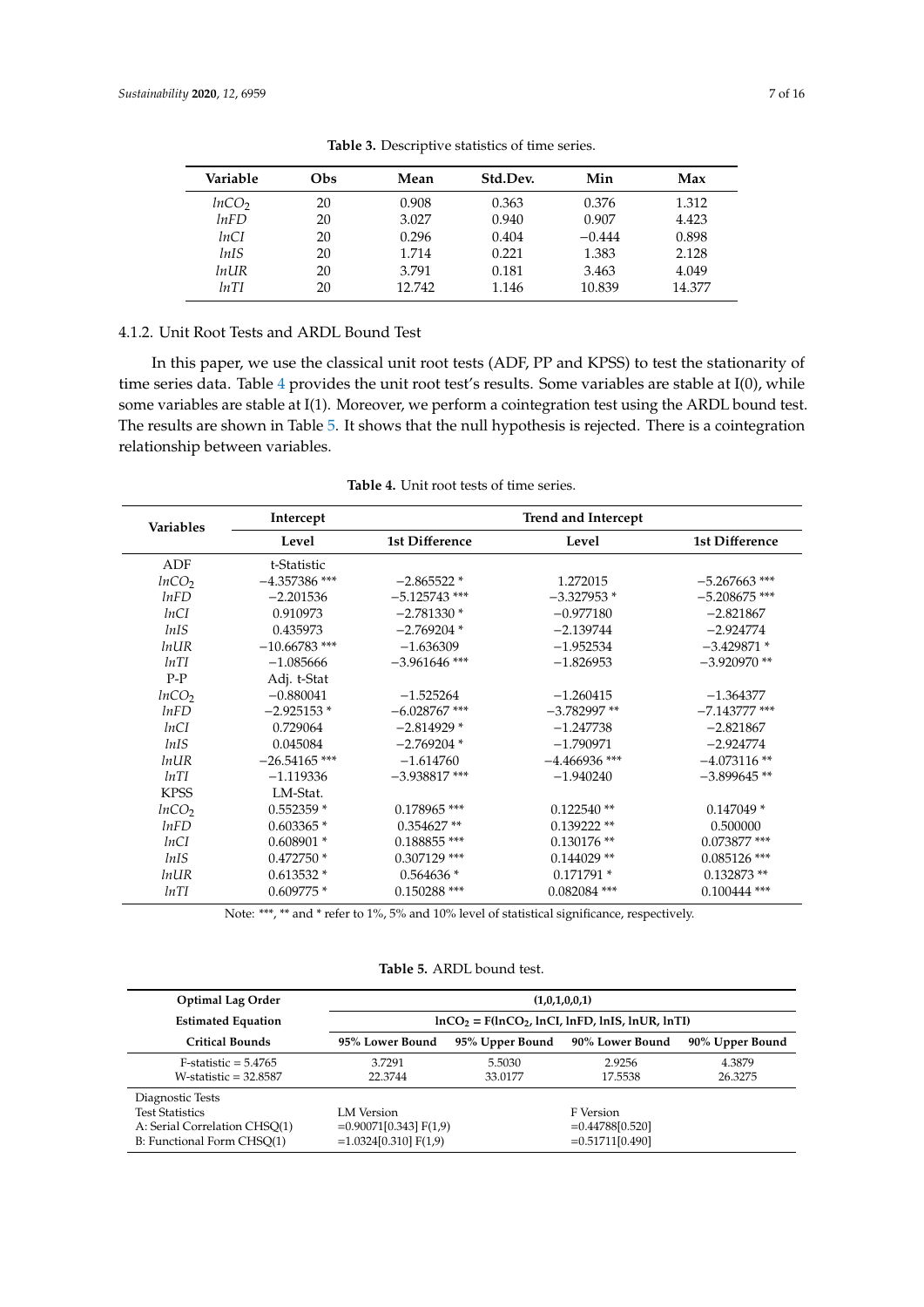<span id="page-7-0"></span>

| <b>Optimal Lag Order</b>                              | (1,0,1,0,0,1)                                      |                 |                                      |                 |
|-------------------------------------------------------|----------------------------------------------------|-----------------|--------------------------------------|-----------------|
| <b>Estimated Equation</b>                             | $lnCO_2 = F(lnCO_2, lnCI, lnFD, lnIS, lnUR, lnTI)$ |                 |                                      |                 |
| <b>Critical Bounds</b>                                | 95% Lower Bound                                    | 95% Upper Bound | 90% Lower Bound                      | 90% Upper Bound |
| C: Normality CHSQ(2)<br>D: Heteroscedasticity CHSQ(1) | $= 0.28868[0.866]$<br>$=0.020448[0.886]$ F(1,17)   |                 | Not applicable<br>$=0.018315[0.894]$ |                 |

**Table 5.** *Cont.*

Note: A: Lagrange multiplier test of residual serial correlation. B: Ramsey's RESET test using the square of the fitted values. C: Based on a test of skewness and kurtosis of residuals. D: Based on the regression of squared residuals on squared fitted values.

#### 4.1.3. Long-Term and Short-Term Coefficient Estimation

Table [6](#page-7-1) shows the long-term coefficient estimation results. The coefficient of variable *lnFD* is −0.067, which is significant at the significance level of 5%. In addition, *lnCI*, *lnIS*, *lnUR* and *lnTI* are all significantly positive, which means that carbon intensity, industrial structure, urbanization and technology innovation promote carbon emissions in the long term. Carbon intensity and urbanization have larger coefficients, which are 2.081 and 4.191, respectively.

<span id="page-7-1"></span>**Table 6.** Long-term coefficient estimation of time series ARDL (dependent variable:  $ln CO<sub>2</sub>$ ).

| Variable   | Coefficient    | <b>Standard Error</b> | <b>T-Ratio</b> |
|------------|----------------|-----------------------|----------------|
| lnFD       | $-0.067232**$  | 0.029662              | $-2.2666$      |
| lnCI       | $2.0805$ ***   | 0.17431               | 11.9354        |
| lnIS       | $0.78348$ ***  | 0.13594               | 5.7636         |
| $ln \,$ IR | $4.1914$ ***   | 0.53291               | 7.8650         |
| lnTI       | $0.28542$ ***  | 0.083477              | 3.4191         |
| Constant   | $-20.2939$ *** | 1.3113                | $-15.4762$     |

Note: \*\*\*, \*\* and \* refer to 1%, 5% and 10% level of statistical significance, respectively.

Table [7](#page-7-2) shows the short-term coefficient estimation results. The coefficient of ∆*lnFD* is −0.064 and is significant at a significance level of 1%. In addition, the coefficients of ∆*lnCI*, ∆*lnIS* and ∆*lnUR* are all significant and positive, which shows that in the short term, carbon intensity, industrial structure and urbanization promote CE. Carbon intensity and urbanization have larger coefficients of 1.283 and 2.585, respectively.

Table 7. Short-term coefficient estimation of time series ARDL (dependent variable: ΔlnCO<sub>2</sub>).

<span id="page-7-2"></span>

| Variable         | Coefficient              | <b>Standard Error</b> | <b>T-Ratio</b> |
|------------------|--------------------------|-----------------------|----------------|
| ECM              | $-0.61668$ ***           | 0.10076               | $-6.1205$      |
| $\Lambda lnFD$   | $-0.064456$ ***          | 0.015886              | $-4.0574$      |
| $\Delta lnCI$    | $1.2830$ ***             | 0.21455               | 5.9800         |
| $\Lambda lnIS$   | $0.48316$ ***            | 0.14157               | 3.4130         |
| $\Lambda$ lnUR   | 2.5848 ***               | 0.39813               | 6.4923         |
| $\Lambda ln TI$  | $-0.1691 \times 10^{-3}$ | 0.052187              | $-0.0032395$   |
| Diagnostic Tests |                          |                       |                |
| $R^2$            | 0.95771                  |                       |                |
| Adj. $R^2$       | 0.92389                  |                       |                |
| DW-statistic     | 2.1382                   |                       |                |
| F(6,12)          | 37.7483[0.000]           |                       |                |

Note: \*\*\*, \*\* and \* refer to 1%, 5% and 10% level of statistical significance, respectively.

Comparing the long-term coefficient (−0.067) and short-term coefficient (−0.064) of FD in the time series ARDL model, it is found that the two coefficients are very close. This illustrates the consistency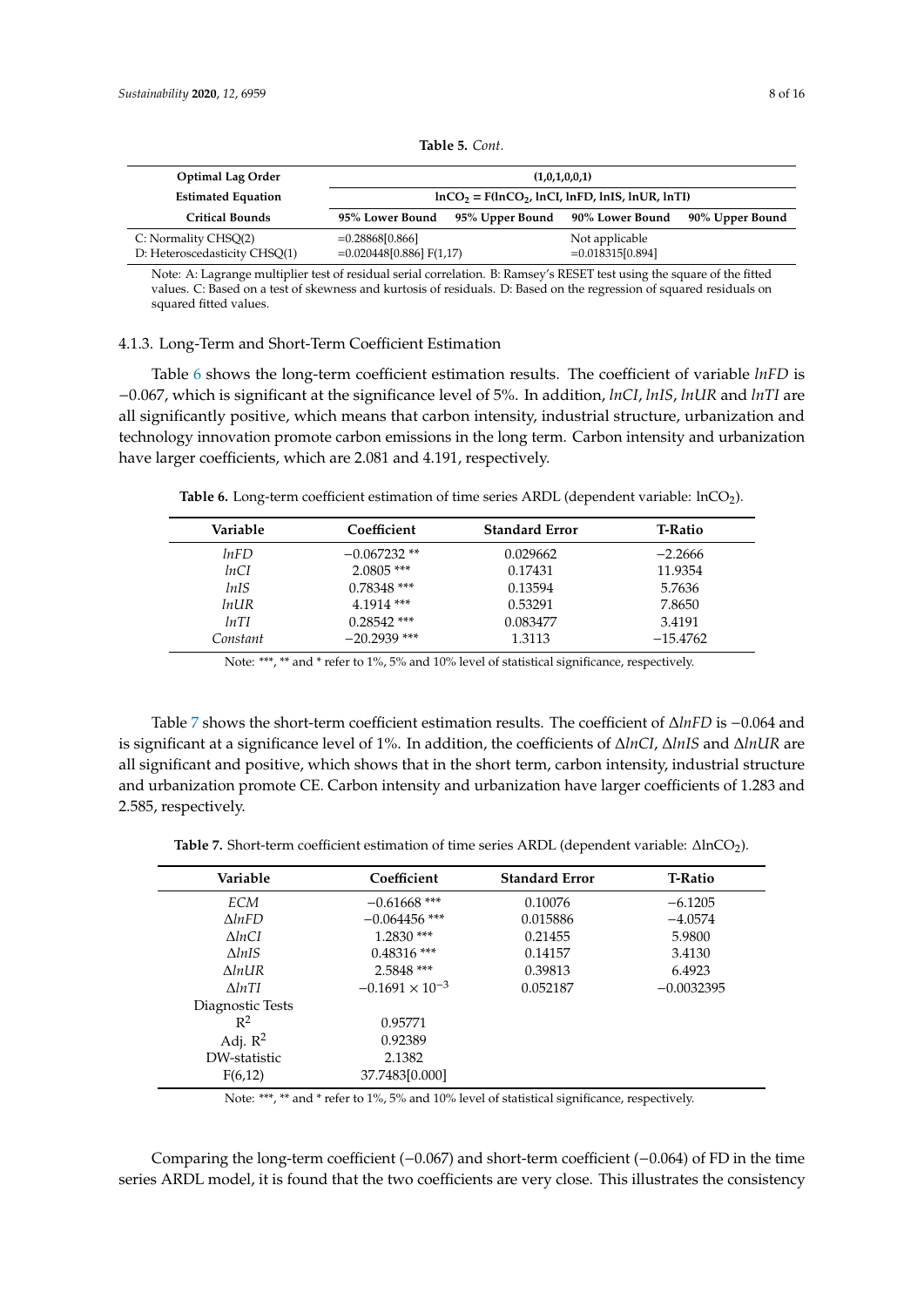of estimation results of long-term and short-term models in time series analysis. In other words, the improvement of China's FD reduces CE, but its role is relatively weak. This may be due to the imperfect market mechanism of using financial instruments to guide carbon emissions reduction.

## <span id="page-8-0"></span>*4.2. Panel ARDL*

Section [4.1](#page-5-2) analyzes time series data. Compared with time series data, panel data have two dimensions of cross-section and time, which can improve the effectiveness of model estimation. Therefore, Section [4.2](#page-8-0) selects panel data for analysis.

# 4.2.1. Full-Sample Panel Data and Sub-Sample Panel Data

In this paper, we first estimate the full sample panel data of China, and observe how the estimation results differ from time series data analysis. Then, in order to explore how FD affects CE in different regions with different characteristics, we refer to Yan et al. [\[31\]](#page-15-14), Pan et al. [\[32\]](#page-15-15), Zhen et al. [\[33\]](#page-15-16) and Cai et al. [\[34\]](#page-15-17) and divide four sub-panels from two dimensions of CE and FD. We calculate the average CE and FD of each province in China from 1997 to 2016. The coordinate map is divided into four quadrants according the average CE and FD of each province, which is shown in Figure [1.](#page-8-1) The provinces distributed in each quadrant are listed in Table [8.](#page-8-2)

<span id="page-8-1"></span>

| Figure 1. Panel data grouping. |  |
|--------------------------------|--|
|--------------------------------|--|

|  | Table 8. Panels grouping. |
|--|---------------------------|
|  |                           |

<span id="page-8-2"></span>

| Panels  | Group                                                                    | <b>Provinces</b>                                                                                       |
|---------|--------------------------------------------------------------------------|--------------------------------------------------------------------------------------------------------|
| panel 1 | High level of both financial development<br>and carbon emissions         | Beijing, Shanghai, Shanxi, Ningxia, Tianjin, Liaoning,<br>Xinjiang, Jilin, Qinghai, Guizhou, Chongqing |
| panel 2 | Low level of financial development and<br>high level of carbon emissions | Inner Mongolia, Hebei, Shandong, Hubei                                                                 |
| panel 3 | Low level of both financial development<br>and carbon emissions          | Heilongjiang, Jiangsu, Shaanxi, Anhui, Fujian, Gansu,<br>Yunnan, Henan, Hunan, Guangxi, Jiangxi        |
| panel 4 | High level of financial development and<br>low level of carbon emissions | Zhejiang, Sichuan, Guangdong, Hainan                                                                   |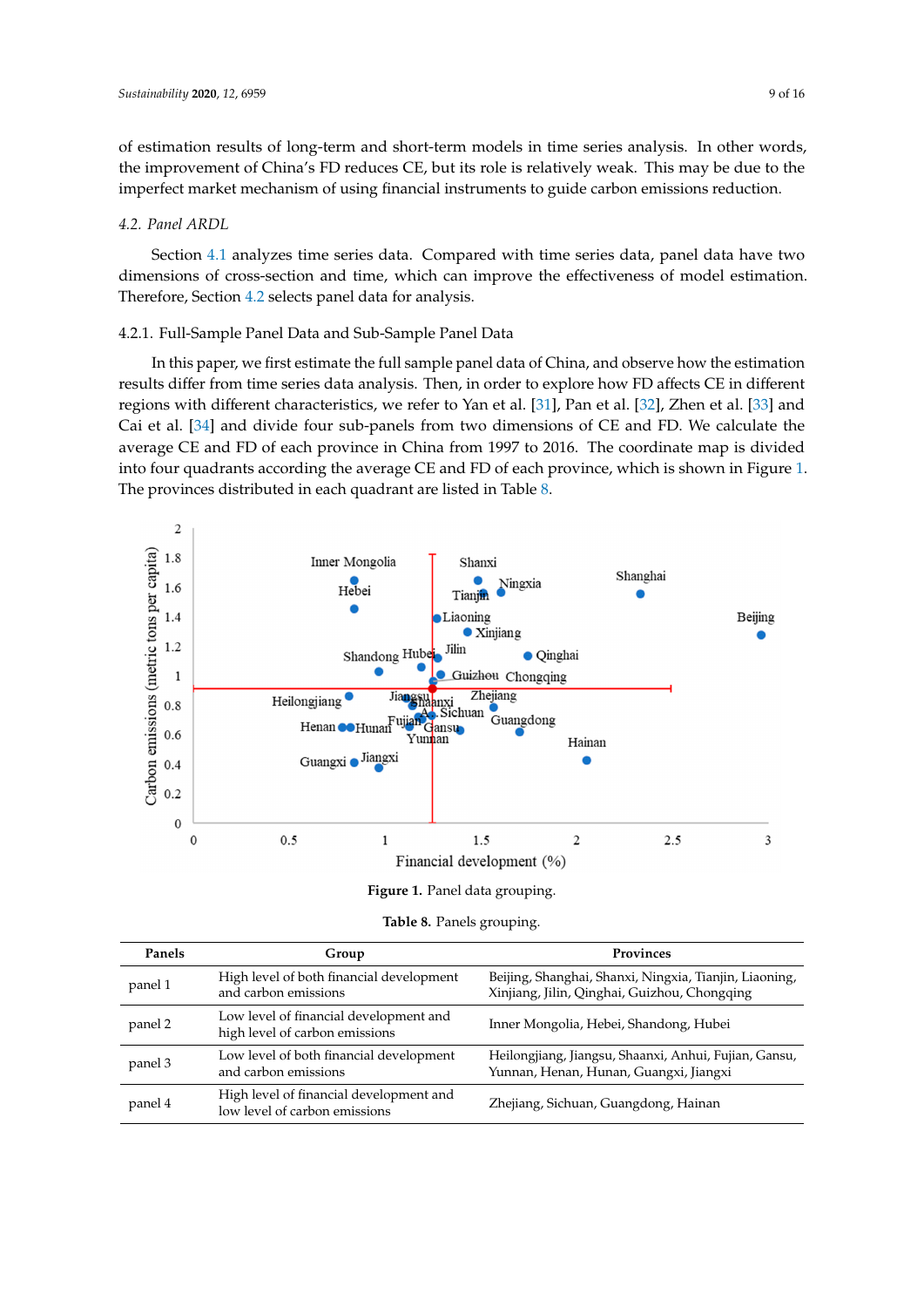# 4.2.2. Descriptive Statistics of Panel Data

Table [9](#page-9-0) provides the descriptive statistics of the full-sample panel data and sub-sample panel data. The average value of the FD in the full panel is 1.329, which indicates that the average FD level in China is not high. The standard deviation is 0.653, which indicates that the FD of each province is unbalanced. The descriptive statistics of FD variables in panels 1–4 also support the previous conclusions. In addition, there are differences among the selected variables.

<span id="page-9-0"></span>

| Panels.     | Variable          | Obs | Mean     | Std.Dev. | Min      | Max    |
|-------------|-------------------|-----|----------|----------|----------|--------|
| whole panel | lnCO <sub>2</sub> | 600 | 0.987    | 0.548    | $-0.337$ | 2.299  |
|             | lnFD              | 600 | 1.329    | 0.653    | $-0.645$ | 4.267  |
|             | lnCI              | 600 | 0.410    | 0.643    | $-1.421$ | 2.350  |
|             | lnIS              | 600 | 1.422    | 0.532    | $-0.454$ | 2.837  |
|             | <i>lnUR</i>       | 600 | 3.751    | 0.387    | 2.631    | 4.495  |
|             | lnTI              | 600 | 8.404    | 1.688    | 4.025    | 12.506 |
| panel 1     | lnCO <sub>2</sub> | 220 | 1.321    | 0.408    | $-0.028$ | 2.227  |
|             | lnFD              | 220 | 1.650    | 0.693    | 0.396    | 4.267  |
|             | lnCI              | 220 | 0.604    | 0.727    | $-1.421$ | 2.350  |
|             | lnIS              | 220 | 1.739    | 0.509    | 0.675    | 2.837  |
|             | <i>lnUR</i>       | 220 | 3.876    | 0.407    | 2.631    | 4.495  |
|             | lnTI              | 220 | 7.954    | 1.687    | 4.025    | 11.519 |
| panel 2     | lnCO <sub>2</sub> | 80  | 1.299    | 0.543    | 0.223    | 2.299  |
|             | lnFD              | 80  | 0.957    | 0.386    | 0.182    | 1.924  |
|             | lnCI              | 80  | 0.648    | 0.505    | $-0.607$ | 1.631  |
|             | lnIS              | 80  | 1.163    | 0.306    | 0.609    | 1.960  |
|             | <i>lnUR</i>       | 80  | 3.731    | 0.291    | 2.903    | 4.114  |
|             | lnTI              | 80  | 8.666    | 1.392    | 5.919    | 11.494 |
| panel 3     | lnCO <sub>2</sub> | 220 | 0.674    | 0.444    | $-0.201$ | 1.422  |
|             | lnFD              | 220 | 1.018    | 0.489    | $-0.645$ | 2.324  |
|             | lnCI              | 220 | 0.308    | 0.505    | $-0.925$ | 1.547  |
|             | lnIS              | 220 | 1.197    | 0.476    | $-0.454$ | 2.050  |
|             | <i>lnUR</i>       | 220 | 3.637    | 0.359    | 2.664    | 4.365  |
|             | lnTI              | 220 | 8.477    | 1.441    | 5.687    | 12.506 |
| panel 4     | lnCO <sub>2</sub> | 80  | 0.617    | 0.394    | $-0.337$ | 1.154  |
|             | lnFD              | 80  | 1.678    | 0.524    | 0.551    | 2.891  |
|             | lnCI              | 80  | $-0.077$ | 0.522    | $-1.117$ | 1.139  |
|             | <i>lnIS</i>       | 80  | 1.426    | 0.465    | 0.344    | 2.134  |
|             | <i>lnUR</i>       | 80  | 3.743    | 0.392    | 2.844    | 4.237  |
|             | lnTI              | 80  | 9.178    | 2.181    | 5.118    | 12.465 |

**Table 9.** Descriptive statistics of panel data.

4.2.3. Unit Root Tests and Panel Cointegration Test

Table [10](#page-11-0) shows that all variables reject the null hypothesis after the first-order difference. That is, all panels are first-order-integrated. This paper uses the Kao test (Kao [\[35\]](#page-15-18)) and Pederoni test (Pedroni [\[36](#page-15-19)[,37\]](#page-15-20)) to perform the panel cointegration test. Kao test's results shown in Table [11](#page-11-1) indicate that there is a long-term equilibrium relationship between variables in the whole panel and sub-panels 1–4. Compared with the Kao test, the Pedroni test takes the heterogeneity of cross-sectional series into account. Pedroni test's results shown in Table [12](#page-11-2) also indicate that there is a cointegration relationship between the variables in the whole panel and sub-panels 1–4.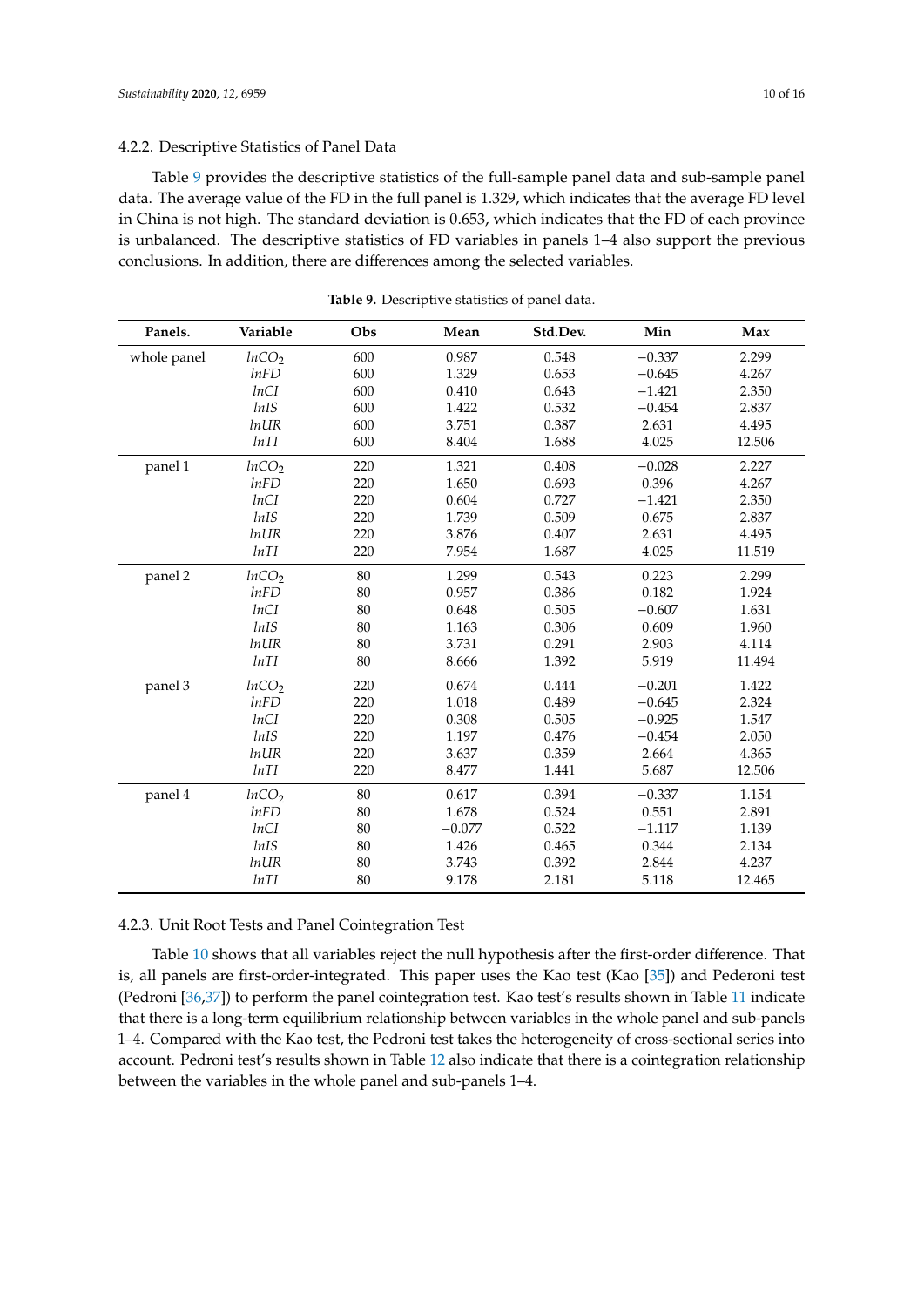|             |                   | <b>Individual Intercept</b> |                | <b>Individual Trend and Intercept</b> |                |  |
|-------------|-------------------|-----------------------------|----------------|---------------------------------------|----------------|--|
| Panels      | <b>Variables</b>  | Level                       | 1st Difference | Level                                 | 1st Difference |  |
| whole panel |                   | Levin-Lin-Chu (LLC) test    |                |                                       |                |  |
|             | lnCO <sub>2</sub> | $-2.23486**$                | $-13.0369$ *** | 3.39601                               | $-11.4997$ *** |  |
|             | lnFD              | $-6.01654$ ***              | $-27.0577$ *** | $-11.3845$ ***                        | $-23.6179$ *** |  |
|             | lnCI              | 0.06042                     | $-19.6076$ *** | $-3.37389$ ***                        | $-16.4966$ *** |  |
|             | lnIS              | 2.43896                     | $-8.10056$ *** | $-2.22666$ **                         | $-9.16139$ *** |  |
|             | <i>lnUR</i>       | $-23.8465$ ***              | $-19.9394$ *** | $-14.0169$ ***                        | $-14.1382$ *** |  |
|             | lnTI              | 1.34337                     | $-16.8325$ *** | $-1.02256$                            | $-14.4141$ *** |  |
|             |                   | Im-Pesaran-Shin (IPS) test  |                |                                       |                |  |
|             | lnCO <sub>2</sub> | 2.33993                     | $-11.9507$ *** | 1.54913                               | $-8.35327$ *** |  |
|             | lnFD              | $-1.79760**$                | $-23.5228$ *** | $-6.70854$ ***                        | $-19.7569$ *** |  |
|             | lnCI              | 6.86228                     | $-16.4419$ *** | $-1.51707*$                           | $-13.1895$ *** |  |
|             | lnIS              | 4.63722                     | $-6.65362$ *** | 2.64790                               | $-8.01958$ *** |  |
|             | <i>lnUR</i>       | $-16.2589$ ***              | $-15.7177$ *** | $-7.24206$ ***                        | $-14.5689$ *** |  |
|             | lnTI              | 8.03224                     | $-13.8008$ *** | $-0.04589$                            | $-10.9546$ *** |  |
| panel 1     |                   | Levin-Lin-Chu (LLC) test    |                |                                       |                |  |
|             | lnCO <sub>2</sub> | $-1.21257$                  | $-10.1177$ *** | 0.99600                               | $-7.10926$ *** |  |
|             | lnFD              | $-4.43222$ ***              | $-16.6771$ *** | $-6.01021$ ***                        | $-14.4840$ *** |  |
|             | lnCI              | $-1.15513$                  | $-11.8051$ *** | $-3.97362$ ***                        | $-9.90243$ *** |  |
|             | lnIS              | 2.32505                     | $-4.76349$ *** | $-1.07709$                            | $-3.77739$ *** |  |
|             | <i>lnUR</i>       | $-26.4956$ ***              | $-11.3105$ *** | $-7.33463$ ***                        | $-9.72759$ *** |  |
|             | lnTI              | $-0.31471$                  | $-11.3533$ *** | $-1.37066*$                           | $-9.28099$ *** |  |
|             |                   | Im-Pesaran-Shin (IPS) test  |                |                                       |                |  |
|             | lnCO <sub>2</sub> | 0.60908                     | $-9.83961$ *** | $-0.95297$                            | $-7.18310$ *** |  |
|             | lnFD              | $-2.51326$ ***              | $-13.8443$ *** | $-3.79291$ ***                        | $-11.5371$ *** |  |
|             | lnCI              | 2.51003                     | $-10.7429$ *** | $-3.34719$ ***                        | $-8.44606$ *** |  |
|             | lnIS              | 2.74586                     | $-3.61741$ *** | 3.13429                               | $-4.65712$ *** |  |
|             | <i>lnUR</i>       | $-18.1867$ ***              | $-7.85664$ *** | $-3.44626$ ***                        | $-7.93828$ *** |  |
|             | lnTI              | 3.55241                     | $-10.2310$ *** | $-0.68843$                            | $-8.06366$ *** |  |
| panel 2     |                   | Levin-Lin-Chu (LLC) test    |                |                                       |                |  |
|             | lnCO <sub>2</sub> | $-2.08760**$                | $-1.42750*$    | 3.03213                               | $-2.69631$ *** |  |
|             | lnFD              | $-0.00514$                  | $-5.15180$ *** | $-2.12701$ **                         | $-4.02629$ *** |  |
|             | lnCI              | 2.54676                     | $-2.87410$ *** | 0.90337                               | $-2.04303$ **  |  |
|             | lnIS              | 1.99861                     | $-1.56886*$    | $-1.08694$                            | $-3.06487$ *** |  |
|             | <i>lnUR</i>       | $-3.73744$ ***              | $-2.54159$ *** | $-2.11716**$                          | $-3.20287$ *** |  |
|             | lnTI              | 0.95176                     | $-4.89564$ *** | 1.37911                               | $-5.31215$ *** |  |
|             |                   | Im-Pesaran-Shin (IPS) test  |                |                                       |                |  |
|             | lnCO <sub>2</sub> | 0.93172                     | $-3.48470$ *** | 3.51314                               | $-2.63007$ *** |  |
|             | lnFD              | $-0.58830$                  | $-9.53196$ *** | $-2.51711$ ***                        | $-8.27311$ *** |  |
|             | lnCI              | 3.81865                     | $-6.22278$ *** | 1.45815                               | $-5.47194$ *** |  |
|             | lnIS              | 2.32563                     | $-0.95708$     | 2.05593                               | $-3.85323$ *** |  |
|             | $ln$ <i>UR</i>    | $-5.24736$ ***              | $-3.69828$ *** | 1.39667                               | $-4.45390$ *** |  |
|             | lnTI              | 2.72474                     | $-5.32647$ *** | 1.47467                               | $-4.24441$ *** |  |
| panel 3     |                   | Levin-Lin-Chu (LLC) test    |                |                                       |                |  |
|             | lnCO <sub>2</sub> | $-1.42617*$                 | $-6.08283$ *** | 1.43613                               | $-6.42742$ *** |  |
|             | lnFD              | $-3.03604$ ***              | $-16.3426$ *** | $-6.66501$ ***                        | $-14.5018$ *** |  |
|             | lnCI              | $-0.54414$                  | $-11.1216$ *** | $-1.21993$                            | $-9.24861$ *** |  |
|             | lnIS              | 0.10547                     | $-5.06591$ *** | $-1.94857**$                          | $-5.96446$ *** |  |
|             | $ln \,$ IR        | $-6.43367$ ***              | $-14.0219$ *** | $-13.6667$ ***                        | $-8.28548$ *** |  |
|             | lnTI              | 3.74944                     | $-8.04090$ *** | $-0.53999$                            | $-8.32029$ *** |  |

**Table 10.** Unit root tests of panel data.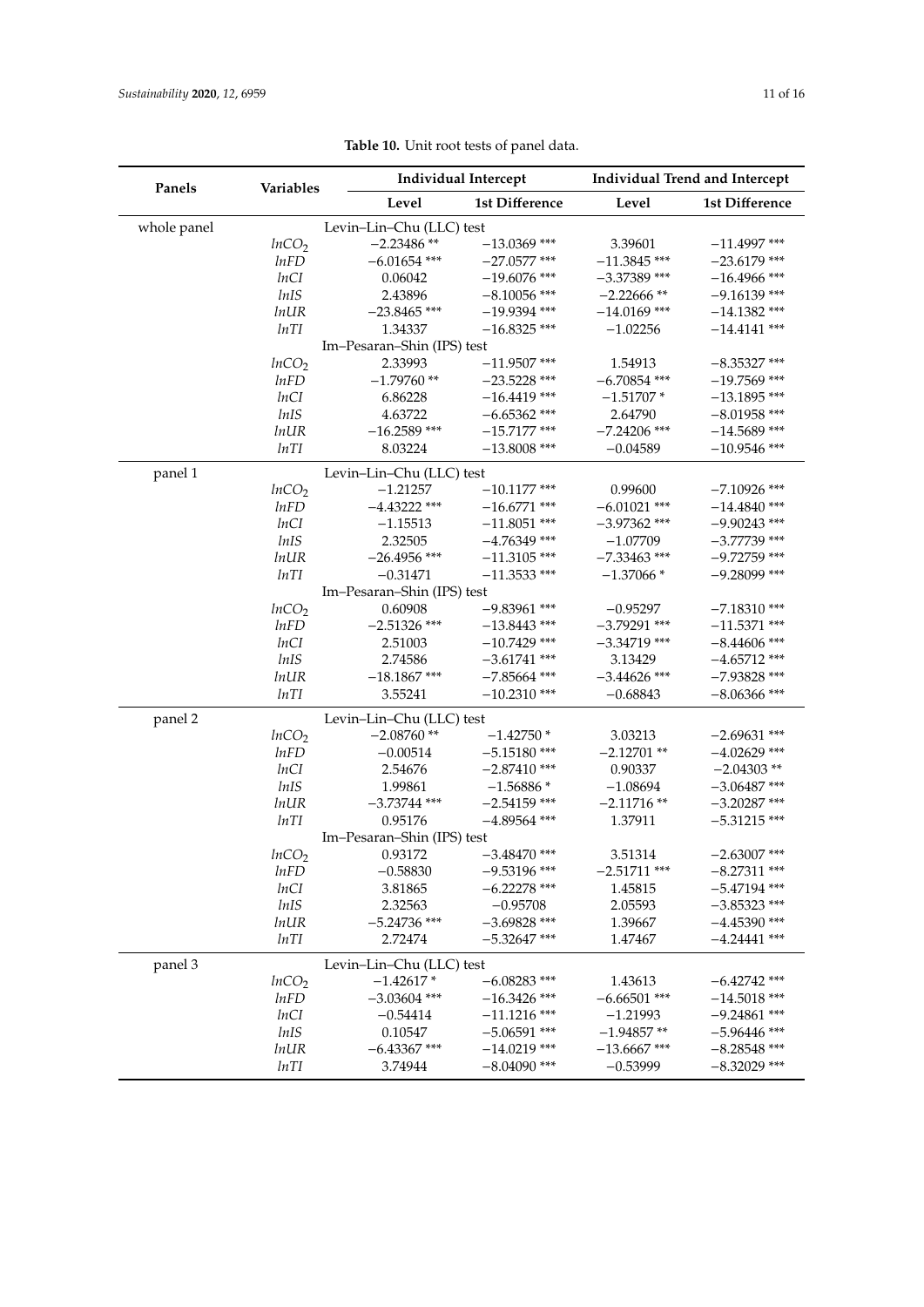<span id="page-11-0"></span>

| Panels  | <b>Variables</b>  | Individual Intercept       |                | <b>Individual Trend and Intercept</b> |                |
|---------|-------------------|----------------------------|----------------|---------------------------------------|----------------|
|         |                   | Level                      | 1st Difference | Level                                 | 1st Difference |
| panel 3 |                   | Im-Pesaran-Shin (IPS) test |                |                                       |                |
|         | lnCO <sub>2</sub> | 2.15476                    | $-5.33909$ *** | 0.56820                               | $-3.27490$ *** |
|         | lnFD              | $-0.14152$                 | $-13.9802$ *** | $-3.92887$ ***                        | $-11.6619$ *** |
|         | lnCI              | 3.88500                    | $-8.67074$ *** | 0.32491                               | $-6.57570$ *** |
|         | lnIS              | 1.81746                    | $-5.03488$ *** | $-0.16298$                            | $-4.96832$ *** |
|         | $ln$ <i>UR</i>    | $-5.97704$ ***             | $-11.7109$ *** | $-9.77424$ ***                        | $-10.5274$ *** |
|         | lnTI              | 7.30778                    | $-6.02199$ *** | 0.56389                               | $-5.84886$ *** |
| panel 4 |                   | Levin-Lin-Chu (LLC) test   |                |                                       |                |
|         | lnCO <sub>2</sub> | $-0.88701$                 | $-4.35149$ *** | 1.96381                               | $-4.11421$ *** |
|         | lnFD              | $-1.52159*$                | $-7.13924$ *** | $-5.45718$ ***                        | $-5.68384$ *** |
|         | lnCI              | 2.68299                    | $-8.35047$ *** | $-1.37027*$                           | $-6.77852$ *** |
|         | lnIS              | 0.83093                    | $-3.67584$ *** | 0.15629                               | $-3.69360$ *** |
|         | <i>lnUR</i>       | 1.22465                    | $-8.58321$ *** | $-0.40576$                            | $-5.65122$ *** |
|         | lnTI              | $-1.87893**$               | $-6.83780$ *** | $-1.23870$                            | $-4.44144$ *** |
|         |                   | Im-Pesaran-Shin (IPS) test |                |                                       |                |
|         | lnCO <sub>2</sub> | 0.92925                    | $-4.03024$ *** | 1.66549                               | $-2.70913$ *** |
|         | lnFD              | 0.03911                    | $-8.74457$ *** | $-3.04986$ ***                        | $-7.36066$ *** |
|         | lnCI              | 4.32623                    | $-6.60770$ *** | $-0.60071$                            | $-5.70952$ *** |
|         | lnIS              | 2.86350                    | $-2.92380$ *** | 0.40582                               | $-2.13362**$   |
|         | $ln$ <i>UR</i>    | 0.83843                    | $-6.78990$ *** | 0.90314                               | $-4.78594$ *** |
|         | lnTI              | 1.24577                    | $-5.57234$ *** | $-1.30463*$                           | $-2.70869$ *** |

# **Table 10.** *Cont.*

Note: \*\*\*, \*\* and \* refer to 1%, 5% and 10% level of statistical significance, respectively.

**Table 11.** Kao panel cointegration test.

<span id="page-11-1"></span>

|     | <b>Whole Panel</b> | Panel 1     | Panel 2     | Panel 3      | Panel 4      |
|-----|--------------------|-------------|-------------|--------------|--------------|
|     | t-Statistic        | t-Statistic | t-Statistic | t-Statistic  | t-Statistic  |
| ADF | $-8.107$ ***       | $-2.237**$  | $-1.789**$  | $-6.684$ *** | $-3.502$ *** |

Note: \*\*\* and \*\* refer to 1% and 5% level of statistical significance, respectively.

|  | Table 12. Pedroni panel cointegration test. |  |
|--|---------------------------------------------|--|
|  |                                             |  |

<span id="page-11-2"></span>

| <b>Whole Panel</b>                                                |              | Panel 1      | Panel 2     | Panel 3     | Panel 4      |  |  |
|-------------------------------------------------------------------|--------------|--------------|-------------|-------------|--------------|--|--|
| Alternative hypothesis: common AR coefs. (within-dimensions)      |              |              |             |             |              |  |  |
| Panel v-Statistic                                                 | $-3.974$     | $-0.687$     | $2.701$ *** | $4.525$ *** | $7.213***$   |  |  |
| Panel rho-Statistic                                               | 3.281        | 0.406        | 2.019       | 3.697       | 2.020        |  |  |
| Panel PP-Statistic                                                | $-0.430$     | $-4.056$ *** | 0.744       | 2.192       | $-1.535*$    |  |  |
| Panel ADF-Statistic                                               | $-2.299**$   | $-4.683$ *** | 0.847       | 1.963       | $-2.683$ *** |  |  |
| Panel v-Statistic (weighted)                                      | $-4.562$     | $-0.841$     | $2.062**$   | $3.816***$  | $4.166$ ***  |  |  |
| Panel rho-Statistic (weighted)                                    | 3.514        | 0.601        | 1.515       | 3.307       | 1.691        |  |  |
| Panel PP-Statistic (weighted)                                     | 0.352        | $-3.241$ *** | $-0.875$    | 0.858       | $-3.504$ *** |  |  |
| Panel ADF-Statistic<br>(weighted)                                 | $-0.992$     | $-4.082$ *** | $-0.870$    | 0.575       | $-3.542$ *** |  |  |
| Alternative hypothesis: individual AR coefs. (between-dimensions) |              |              |             |             |              |  |  |
| Group rho-Statistic                                               | 4.683        | 1.799        | 2.292       | 4.597       | 2.870        |  |  |
| Group PP-Statistic                                                | $-2.129$ **  | $-3.957$ *** | $-0.229$    | 0.530       | $-1.450*$    |  |  |
| Group ADF-Statistic                                               | $-4.318$ *** | $-5.063$ *** | $-0.142$    | 0.696       | $-2.523$ *** |  |  |

Note: \*\*\*, \*\* and \* refer to 1%, 5% and 10% level of statistical significance, respectively.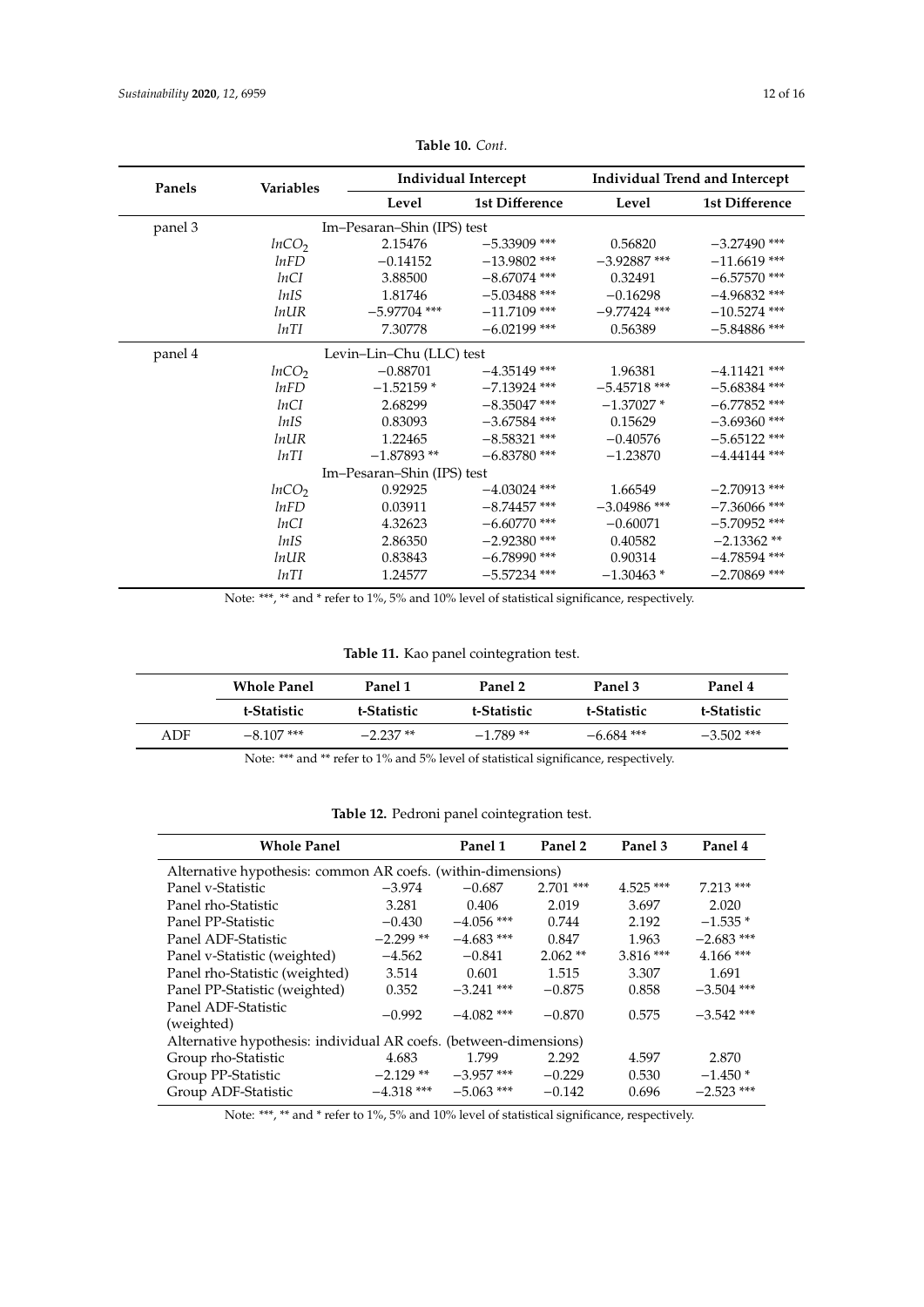## 4.2.4. Long-Term and Short-Term Coefficient Estimation

Table [13](#page-12-0) shows the long-term coefficient estimation results. The coefficients of *lnFD* of all panels are all significantly negative at a significance level of 1%, which indicates that FD inhibits CE in the long run. The elasticity coefficients of *lnFD* of panels 1–4 are −0.182, −0.936, −0.222 and −0.416, respectively.

<span id="page-12-0"></span>

| Variable | <b>Whole Panel</b> | Panel 1      | Panel 2      | Panel 3      | Panel 4      |
|----------|--------------------|--------------|--------------|--------------|--------------|
| lnFD     | $-0.235$ ***       | $-0.182$ *** | $-0.936$ *** | $-0.222$ *** | $-0.416$ *** |
|          | (0.048)            | (0.061)      | (0.255)      | (0.064)      | (0.124)      |
| lnCI     | $0.177*$           | $0.317**$    | 0.198        | $0.614$ ***  | 0.094        |
|          | (0.105)            | (0.143)      | (0.483)      | (0.137)      | (0.322)      |
| lnIS     | $0.751$ ***        | $0.979$ ***  | $2.952$ ***  | $0.409$ ***  | $0.444$ ***  |
|          | (0.089)            | (0.129)      | (0.920)      | (0.083)      | (0.144)      |
| $ln$ UR  | $-0.820$ ***       | $-0.925$ *** | $1.191*$     | 0.022        | $-0.729$ *** |
|          | (0.141)            | (0.245)      | (0.719)      | (0.127)      | (0.277)      |
| lnTI     | $0.540$ ***        | $0.509$ ***  | 0.323        | $0.592$ ***  | $0.528$ ***  |
|          | (0.048)            | (0.069)      | (0.230)      | (0.054)      | (0.105)      |
| Obs.     | 570                | 209          | 76           | 209          | 76           |

**Table 13.** Long-term coefficient estimation of the panel ARDL (dependent variable: lnCO<sub>2</sub>).

Note:  $\oplus$  \*\*\*, \*\* and \* refer to 1%, 5% and 10% level of statistical significance, respectively.  $\oslash$  Standard errors are in parenthesis.

Table [14](#page-12-1) shows the short-term coefficient estimation results. The coefficients of ECM of the whole panel and panels 1–4 are all significantly negative, which indicates that the model is statistically valid. When the variables deviate from the long-term equilibrium, they are corrected at a rate of 10.4%, 11.8%, 6.5%, 14.6% and 14.7% per year, respectively. The coefficients of *lnFD* of all panels are all significantly negative at a significance level of 5%, which indicates that FD inhibits CE in the short run of all panels. This is consistent with the long-term results of the panel ARDL. The elasticity coefficients of FD of the whole panel and panels 1–4 are −0.037, −0.029, −0.073, −0.051 and −0.032, which means that for every 1% increase in FD, CE is reduced by 0.037%, 0.029%, 0.073%, 0.051% and 0.032%, respectively.

<span id="page-12-1"></span>

| Variable           | <b>Whole Panel</b> | Panel 1      | Panel 2      | Panel 3      | Panel 4      |
|--------------------|--------------------|--------------|--------------|--------------|--------------|
| <b>ECM</b>         | $-0.104$ ***       | $-0.118$ *** | $-0.065**$   | $-0.146$ *** | $-0.147$ *** |
|                    | (0.014)            | (0.028)      | (0.026)      | (0.023)      | (0.028)      |
| $D_{.}InFD$        | $-0.037$ ***       | $-0.029**$   | $-0.073$ *** | $-0.051$ *** | $-0.032$ *** |
|                    | (0.007)            | (0.014)      | (0.008)      | (0.013)      | (0.009)      |
| D <sub>ln</sub> CI | $0.814***$         | $0.819***$   | $0.907$ ***  | $0.851***$   | $0.814***$   |
|                    | (0.035)            | (0.049)      | (0.052)      | (0.084)      | (0.087)      |
| D <sub>ln1S</sub>  | $-0.040$           | $-0.091*$    | 0.053        | 0.023        | $-0.026$     |
|                    | (0.030)            | (0.050)      | (0.066)      | (0.030)      | (0.031)      |
| D. In UR           | $0.071**$          | 0.094        | 0.059        | $0.085**$    | 0.034        |
|                    | (0.032)            | (0.067)      | (0.065)      | (0.038)      | (0.108)      |
| D.lnTI             | $0.021*$           | 0.028        | $-0.012$     | $0.043*$     | 0.004        |
|                    | (0.012)            | (0.019)      | (0.021)      | (0.024)      | (0.027)      |
| cons               | $0.221$ ***        | $0.165***$   | $0.661$ ***  | $0.801$ ***  | $0.316$ ***  |
|                    | (0.021)            | (0.026)      | (0.205)      | (0.115)      | (0.088)      |
| Obs.               | 570                | 209          | 76           | 209          | 76           |

**Table 14.** Short-term coefficient estimation of the panel ARDL (dependent variable: D.lnCO<sub>2</sub>).

Note:  $\mathbb{O}$  \*\*\*, \*\* and \* refer to 1%, 5% and 10% level of statistical significance, respectively.  $\oslash$  Standard errors are in parenthesis.

#### *4.3. Discussions*

From the estimation results of the time series ARDL, in the long term, there is a significant negative impact of China's FD on CE. Our conclusions are consistent with Shahbaz et al. [\[8\]](#page-14-7), Salahuddin et al. [\[22\]](#page-15-5) and Zhang and Zhang [\[23\]](#page-15-6). However, the value of the coefficient is small, which means the emission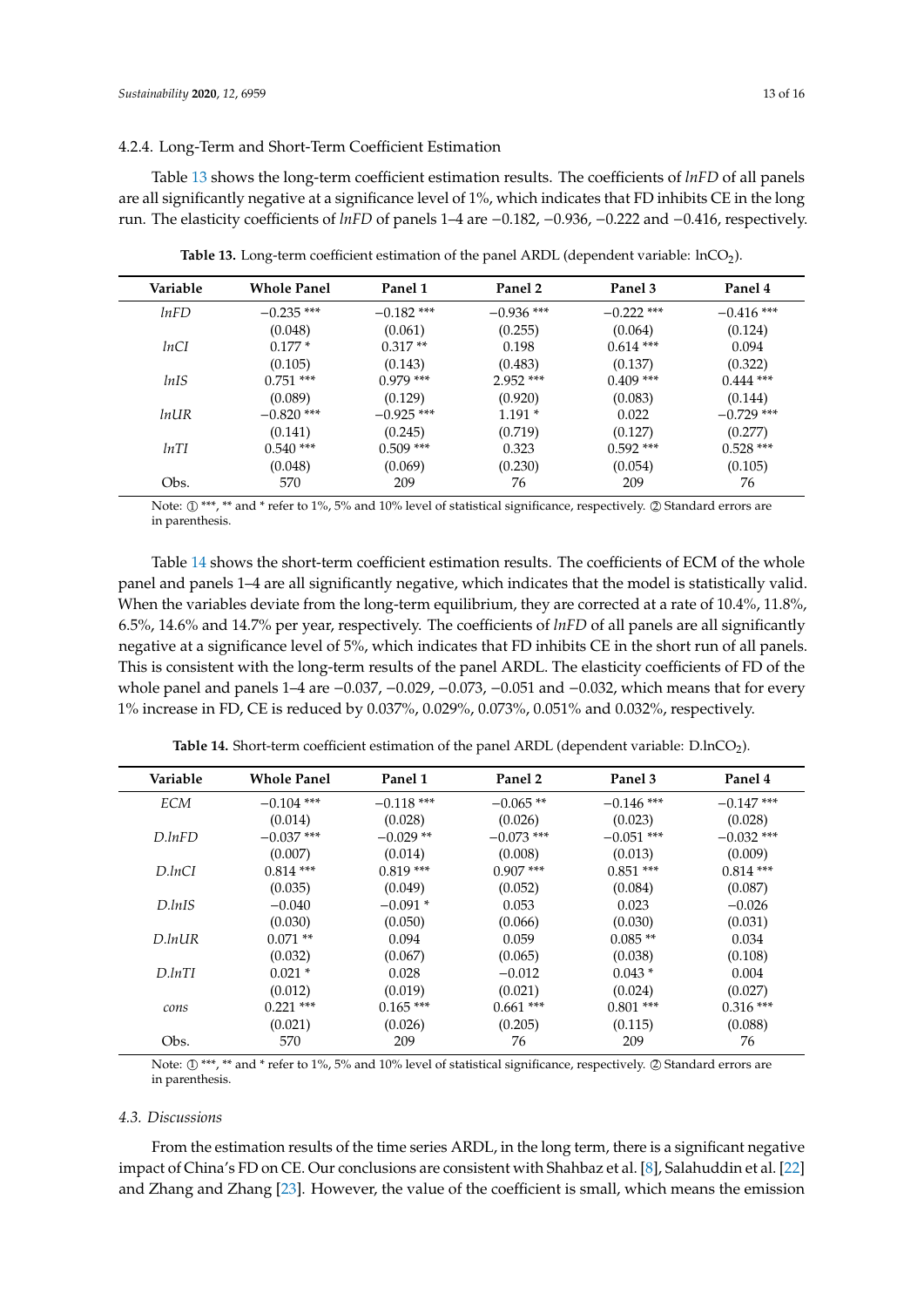reduction effect of FD is insignificant. Moreover, in the short term, there is a significant negative impact of China's FD on CE. However, the role of FD in reducing CE is not particularly great. Causes of this phenomenon may be various. First, FD's negative effect offsets its positive effect. Besides, China's carbon financial market is immature, and the market mechanism for using financial instruments to guide carbon emissions reduction is also immature. Comparing the long-term coefficient (−0.067) and short-term coefficient (−0.064) of the time series ARDL, it is found that the two coefficients are very close. This shows that in the time series analysis, the estimation results of long-term and short-term models are consistent, that is, the improvement of China's FD reduces CE, but the carbon emissions reduction effect of finance is relatively weak. This may be due to the imperfect market mechanism of using financial instruments to guide carbon emissions reduction.

From the estimation results of the panel ARDL, in the long term, FD inhibits the CE of all panels. Our conclusions are consistent with Tariq et al. [\[26\]](#page-15-9) and Kwame et al. [\[27\]](#page-15-10). The elasticity coefficients of FD of panels 1–4 are −0.182, −0.936, −0.222 and −0.416, which means that for every 1% increase in FD, CE can be reduced by 0.182%, 0.936%, 0.222% and 0.416%, respectively. The reason for carbon emissions reduction may be that FD promotes the development of clean energy, thus inhibiting CE. Moreover, in the short term, FD also inhibits the CE of all panels. Through a comparison of different panels, it can be found that the impacts of FD on CE in different regions are different.

In general, FD inhibits CE in China both in the long term and in the short term from the estimation results of the time series ARDL and panel ARDL. FD plays a positive role in the low-carbon economy of China. FD broadens the financing channels of the enterprises, which helps the enterprises to obtain more funds in developing energy-efficient and low-emission technologies. By providing sufficient funds for technological innovation, FD accelerates the transformation of technological achievements and makes contributions to carbon emissions reduction. Meanwhile, FD may exert an indirect effect on a low-carbon economy through updating industrial structure. In addition, the absolute value of the long-term coefficient of FD is significantly greater than that of the short-term coefficient. To a certain extent, it can be confirmed that the impact of FD on carbon emissions reduction has a lag effect. In the short term, the guidance of FD on emissions cuts (e.g., investment and development of green technology, the upgrading of energy-saving equipment, etc.) needs time to be achieved. On the other hand, the initial financial market is unperfect, which has both positive and negative effects on energy consumption. It not only provides funds for environment-friendly enterprises, but also provides funds for some non-environment-friendly enterprises. Over time, the financial market will become gradually mature and perfect, and the positive role of FD in carbon emissions reduction will become increasingly prominent.

# <span id="page-13-0"></span>**5. Conclusions**

This paper explores the impact of FD on CE in China and 30 provinces (excluding Tibet, Hong Kong, Macao and Taiwan due to the availability of the data) during 1997–2016, using both time series ARDL and panel ARDL. This paper uses the entropy method to construct a synthetical index to measure FD. Meanwhile, a two-dimensional panel framework is introduced to group provinces in the panel analysis. The paper makes the following conclusions. Firstly, the estimation results of the time series ARDL show that for China, there is a weak emissions reduction effect in FD, whether it is a long-term effect or a short-term effect. Secondly, the estimation results of the panel ARDL show that the coefficients of FD in the five panels are negative. They also support that FD inhibits CE both in the short run and in the long run. Finally, although FD inhibits CE both in the short run and in the long run, the absolute value of the long-term coefficient of FD is significantly greater than that of the short-term coefficient.

This paper is meaningful for promoting a low-carbon economy in China. However, it is needed to study the mechanism of FD's impacts on CE in depth in future research. In addition, other robust financial indicators should be taken into account to measure FD, such as financial indicators about green finance. Moreover, we only use the entropy method to determine the weights of financial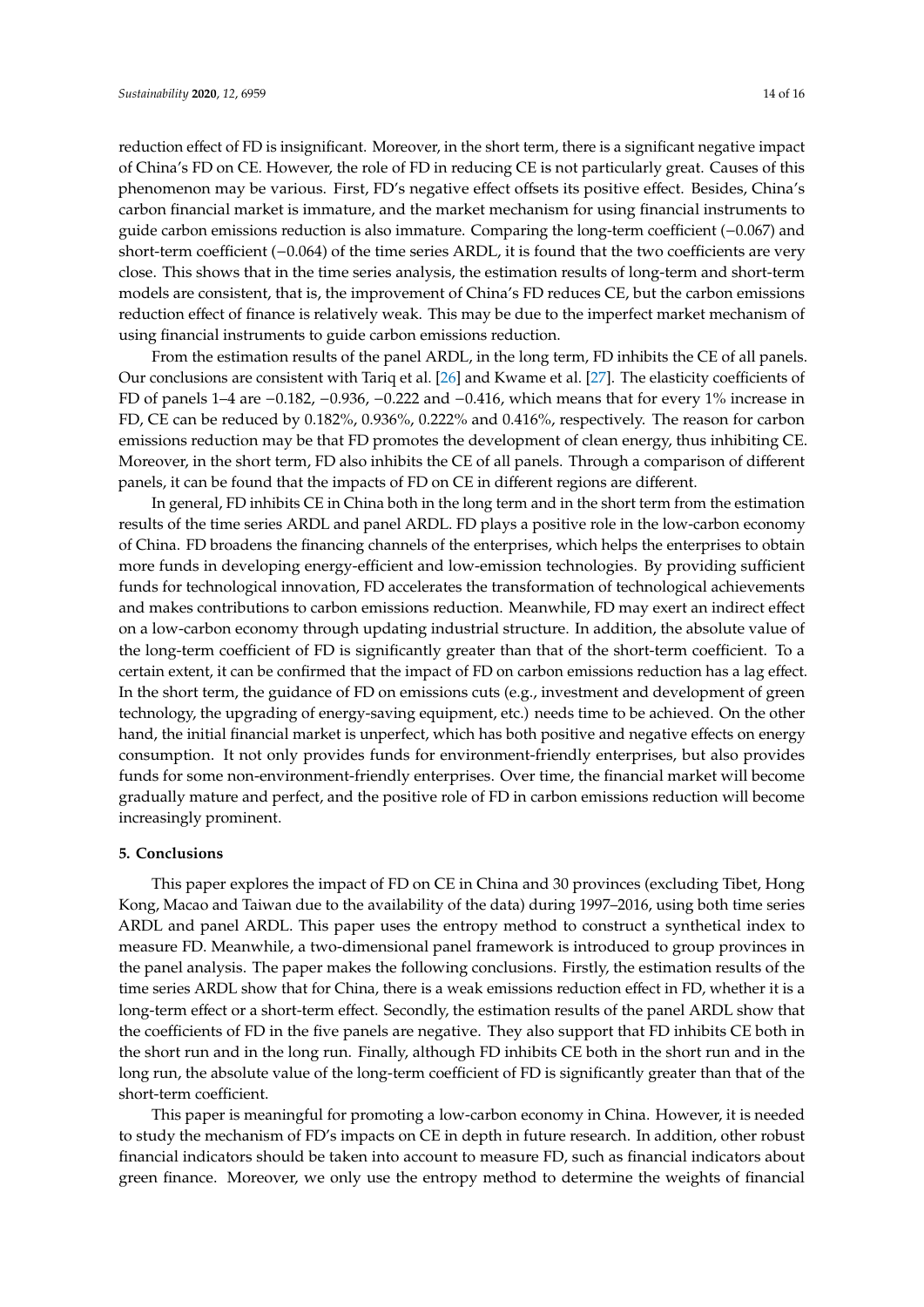indicators in this paper. In future research, further robustness with alternate measures of the weights of financial indicators is expected. Finally, this paper does not consider the non-linear relationship between FD and CE. In future research, panel data models that incorporate non-linear relationships between FD and CE should be considered.

**Author Contributions:** Concept, methodology, supervision and writing—review and editing, M.G.; data curation, formal analysis, investigation, resources, software, validation, visualization and writing—original draft, Y.H. All authors have read and agreed to the published version of the manuscript.

**Funding:** This study was funded by [Independent Innovation Fund of Tianjin University (grant No.: 2020XSC-0075)].

**Conflicts of Interest:** The authors declare no conflict of interest.

# **References**

- <span id="page-14-0"></span>1. Wang, Z.; Yang, Z.; Zhang, Y.; Yin, J. Energy technology patents–CO<sub>2</sub> emissions nexus: An empirical analysis from China. *Energy Policy* **2012**, *42*, 248–260. [\[CrossRef\]](http://dx.doi.org/10.1016/j.enpol.2011.11.082)
- <span id="page-14-1"></span>2. Chang, S.C. Effects of financial developments and income on energy consumption. *Int. Rev. Econ. Financ.* **2015**, *35*, 28–44. [\[CrossRef\]](http://dx.doi.org/10.1016/j.iref.2014.08.011)
- <span id="page-14-2"></span>3. Ziaei, S.M. Effects of financial development indicators on energy consumption and  $CO_2$ , emission of European, East Asian and Oceania countries. *Renew. Sustain. Energy Rev.* **2015**, *42*, 752–759. [\[CrossRef\]](http://dx.doi.org/10.1016/j.rser.2014.10.085)
- <span id="page-14-3"></span>4. Nasreen, S.; Anwar, S.; Ozturk, I. Financial stability, energy consumption and environmental quality: Evidence from South Asian economies. *Renew. Sustain. Energy Rev.* **2017**, *67*, 1105–1122. [\[CrossRef\]](http://dx.doi.org/10.1016/j.rser.2016.09.021)
- <span id="page-14-4"></span>5. Dogan, E.; Seker, F. The influence of real output, renewable and non-renewable energy, trade and financial development on carbon emissions in the top renewable energy countries. *Renew. Sustain. Energy Rev.* **2016**, *60*, 1074–1085. [\[CrossRef\]](http://dx.doi.org/10.1016/j.rser.2016.02.006)
- <span id="page-14-5"></span>6. Riti, J.S.; Song, D.; Shu, Y.; Kamah, M. The contribution of energy use and financial development by source in climate change mitigation process: A global empirical perspective. *J. Clean. Prod.* **2017**, *148*, 882–894. [\[CrossRef\]](http://dx.doi.org/10.1016/j.jclepro.2017.02.037)
- <span id="page-14-6"></span>7. Bekhet, H.A.; Matar, A.; Yasmin, T. CO<sub>2</sub>, emissions, energy consumption, economic growth, and financial development in GCC countries: Dynamic simultaneous equation models. *Renew. Sustain. Energy Rev.* **2017**, *70*, 117–132. [\[CrossRef\]](http://dx.doi.org/10.1016/j.rser.2016.11.089)
- <span id="page-14-7"></span>8. Shahbaz, M.; Nasir, M.A.; Roubaud, D. Environmental degradation in France: The effects of FDI, financial development, and energy innovations. *Energy Econ.* **2018**, *74*, 843–857. [\[CrossRef\]](http://dx.doi.org/10.1016/j.eneco.2018.07.020)
- <span id="page-14-8"></span>9. Shahzad, S.J.H.; Kumar, R.R.; Zakaria, M.; Hurr, M. Carbon emission, energy consumption, trade openness and financial development in Pakistan: A revisit. *Renew. Sustain. Energy Rev.* **2017**, *70*, 185–192. [\[CrossRef\]](http://dx.doi.org/10.1016/j.rser.2016.11.042)
- <span id="page-14-9"></span>10. Salahuddin, M.; Gow, J.; Ozturk, I. Is the long-run relationship between economic growth, electricity consumption, carbon dioxide emissions and financial development in Gulf Cooperation Council Countries robust? *Renew. Sustain. Energy Rev.* **2015**, *51*, 317–326. [\[CrossRef\]](http://dx.doi.org/10.1016/j.rser.2015.06.005)
- <span id="page-14-10"></span>11. Adams, S.; Klobodu, E.K.M. Financial development and environmental degradation: Does political regime matter? *J. Clean. Prod.* **2018**, *197*, 1472–1479. [\[CrossRef\]](http://dx.doi.org/10.1016/j.jclepro.2018.06.252)
- <span id="page-14-11"></span>12. Anees, S.; Zaidi, H.; Wasif, M.; Shahbaz, M.; Hou, F. Dynamic linkages between globalization, financial development and carbon emissions: Evidence from Asia Pacific Economic Cooperation countries. *J. Clean. Prod.* **2019**, *228*, 533–543. [\[CrossRef\]](http://dx.doi.org/10.1016/j.jclepro.2019.04.210)
- <span id="page-14-12"></span>13. Charfeddine, L.; Kahia, M. Impact of renewable energy consumption and fi nancial development on  $CO<sub>2</sub>$ emissions and economic growth in the MENA region: A panel vector autoregressive (PVAR) analysis. *Renew. Energy.* **2019**, *139*, 198–213. [\[CrossRef\]](http://dx.doi.org/10.1016/j.renene.2019.01.010)
- <span id="page-14-13"></span>14. Kayani, G.M.; Ashfaq, S.; Siddique, A. Assessment of financial development on environmental effect. *J. Clean. Prod.* **2020**. [\[CrossRef\]](http://dx.doi.org/10.1016/j.jclepro.2020.120984)
- <span id="page-14-14"></span>15. Nguyen, T.T.; Anh, T.; Pham, T.; Thi, H.; Tram, X. Role of information and communication technologies and innovation in driving carbon emissions and economic growth in selected G-20 countries. *J. Environ. Manag.* **2020**, *261*, 110162. [\[CrossRef\]](http://dx.doi.org/10.1016/j.jenvman.2020.110162) [\[PubMed\]](http://www.ncbi.nlm.nih.gov/pubmed/32148259)
- <span id="page-14-15"></span>16. Xiong, L.; Tu, Z.; Ju, L. Reconciling regional differences in financial development and carbon emissions: A dynamic panel data approach. *Energy Procedia* **2017**, *105*, 2989–2995. [\[CrossRef\]](http://dx.doi.org/10.1016/j.egypro.2017.03.716)